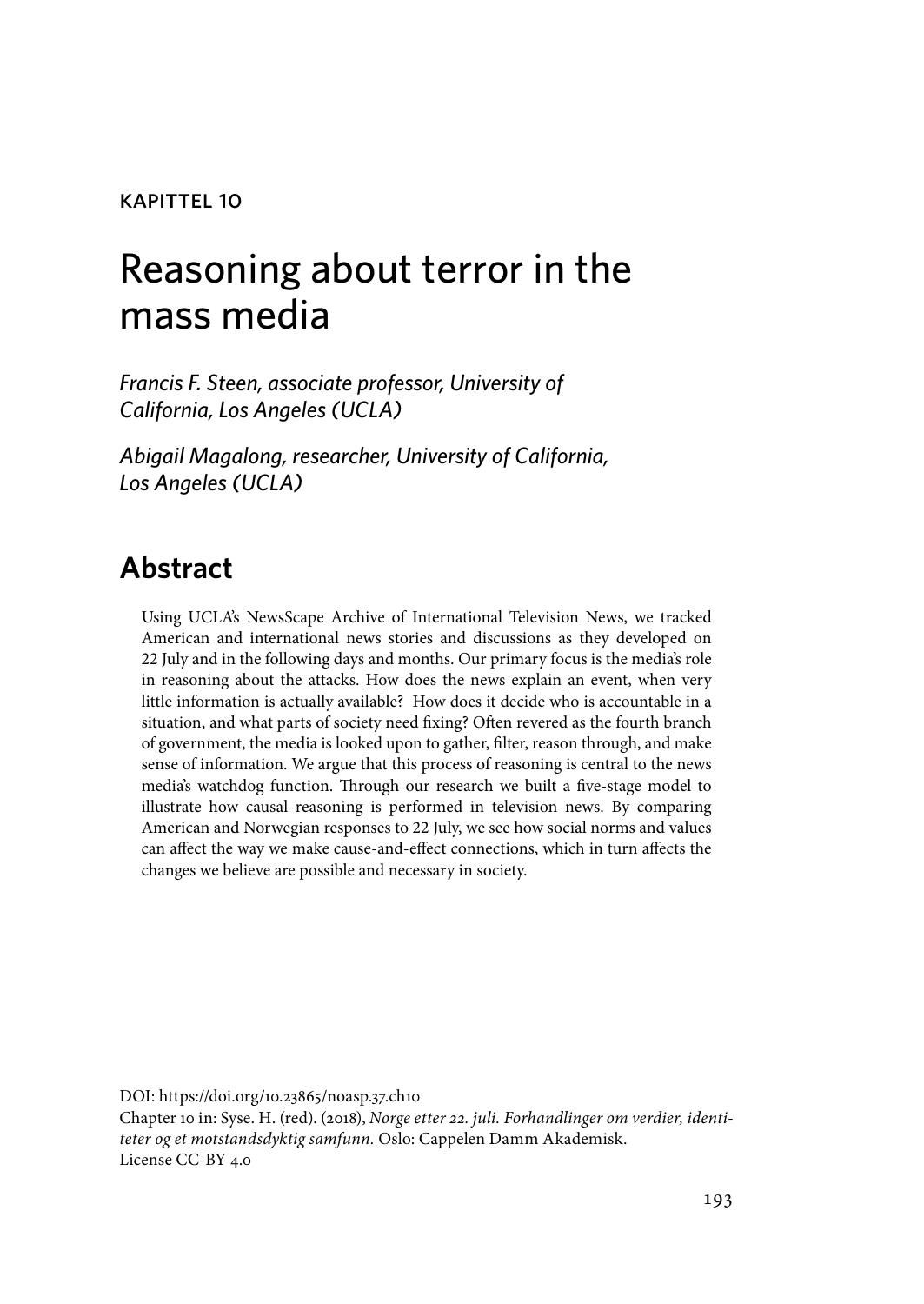### **Introduction**

Perceiving opportunities for social learning in the face of a terrorist attack has been one of the focal points of the NECORE project, which this article forms a part of. What are the lessons that Norwegian society can draw from the events of 22 July, and what can the observing societies learn from the novel elements of the Norwegian response? How do we negotiate the tension between the desire to be better prepared and the fear of future panic-induced negative shifts? Can we formulate a normative lesson from the media's attempt to negotiate the challenge of an inadequate police response in the midst of trauma?

The events of 22 July 2011 included a car bomb in the center of Oslo, followed by a sustained shooting rampage at a youth camp on Utøya. Throughout the afternoon and evening, victims and survivors communicated constantly with their friends and family through mobile phones and social media. The local information flow was rapid and relatively efficient; nevertheless, there was an initial period of profound and debilitating confusion about what was really happening. Mass media served as the biggest conduit of information; the entire world followed the event from the very beginning via social media, international news, and local news channels. Even within the epicenters of the city, most people received updates, both accurate and inaccurate, through mass media.

Television provided the most timely, detailed, and sustained source of information during the attacks and reactions in the days and months following. In this chapter, we examine the role of television in initiating, mediating, and moderating the public debate around the significance of 22 July. Using UCLA's NewsScape Archive of International Television News, we focus primarily on U.S. coverage of the attacks, and compare its response to that of Norway. The aim is to illuminate the role of news media in reasoning about the attacks – from reporting the facts on the ground to explaining them, from assigning responsibility to formulating strategies for the future. We introduce a five-stage model for causal reasoning in the news that evaluates how well the media make cause-and-effect connections, and how these connections affect public discussion and ultimately, social learning and change.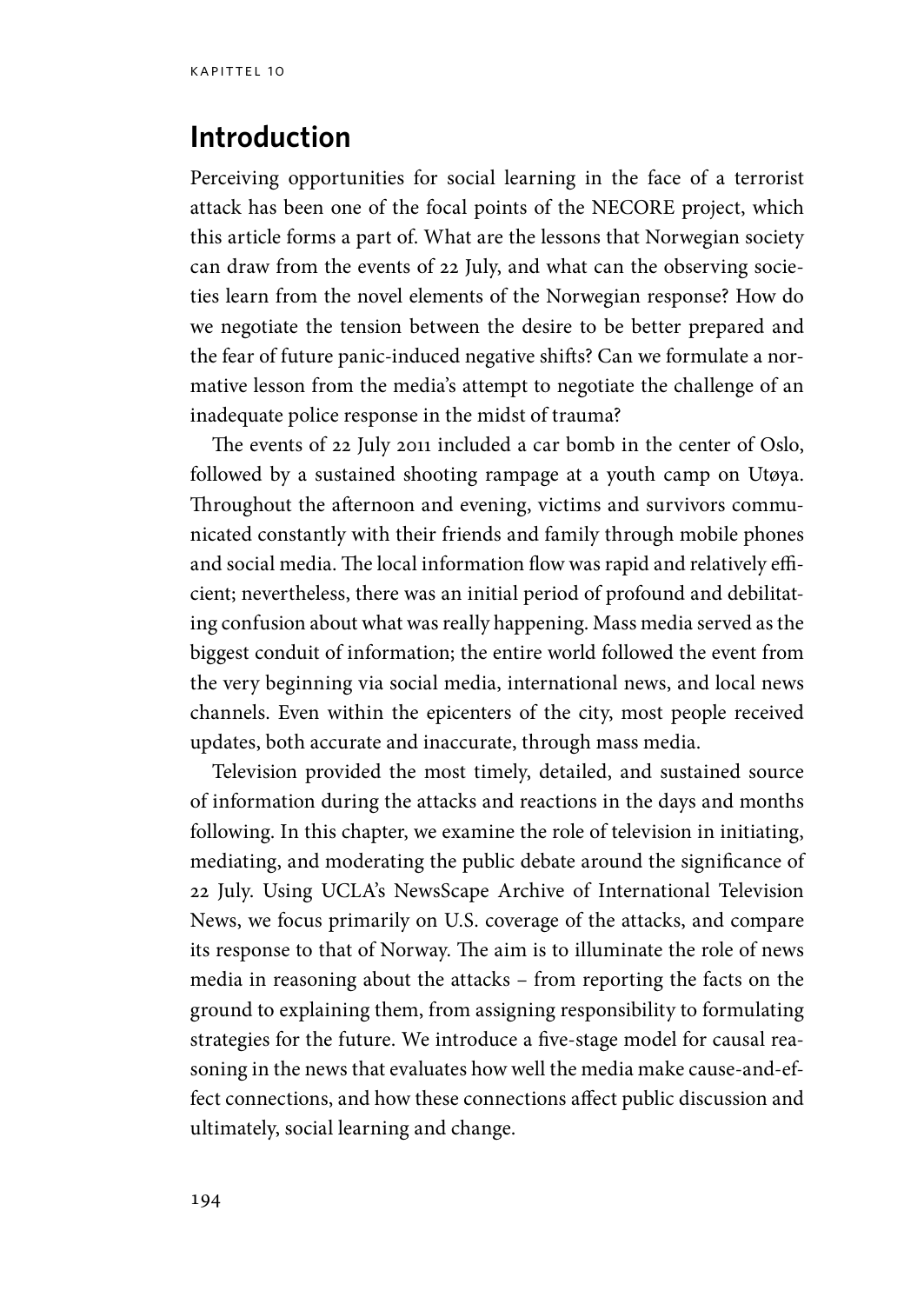# **Terrible news**

The canonical function of news media is to report the facts as they happen. The gold standard of a free press is the free flow of information to optimally inform citizens and position them to make rational decisions. This power, however, is easily abused. In the late nineteenth century, Wardman coined the term "yellow journalism" to characterize the proliferation of scandalous stories, scary headlines, faked interviews, overdramatic images, and desperate attempts to entertain rather than inform. The media have been criticized as "gatekeepers of information" (White, 1950), with an "agenda-setting power" (McCombs & Shaw, 1972), unfairly deciding what audiences have and don't have access to. Iyengar (1994) introduced "media framing" to demonstrate media influence on policy and public opinion, while Herman & Chomsky (1988) criticized elites for monopolizing media, and using their ownership to serve their financial interests.

Today, enthusiasm for the positive social potential of the news is at a historic low. According to a recent poll by the Pew Research Center (2018), 39 % of American respondents do not believe that the news does a good job in reporting the most important current events, and 43 % do not believe that news is reported accurately. Despite these dismal ratings, however, respondents endorse Thomas Jefferson's (1804) assessment that the free press is the most effectual avenue to the truth—a majority of them defending the news' watchdog role in society (Pew Research Center, 2017).

A useful starting point is to grant that no single perspective captures the entire landscape, and that rival media theories are to some significant degree orthogonal, illuminating independent aspects of the event, and thus complementary. We need rich and diverse descriptions of what news media do along multiple dimensions in order to capture an immensely complex process. We propose that what characterizes news media at a more fundamental level is causal reasoning—how the news analyzes an event in terms of its causes, and how it identifies points of intervention to predict social consequences and correctly attribute responsibility. This claim has both social and cognitive dimensions, which present a series of interesting challenges for media studies.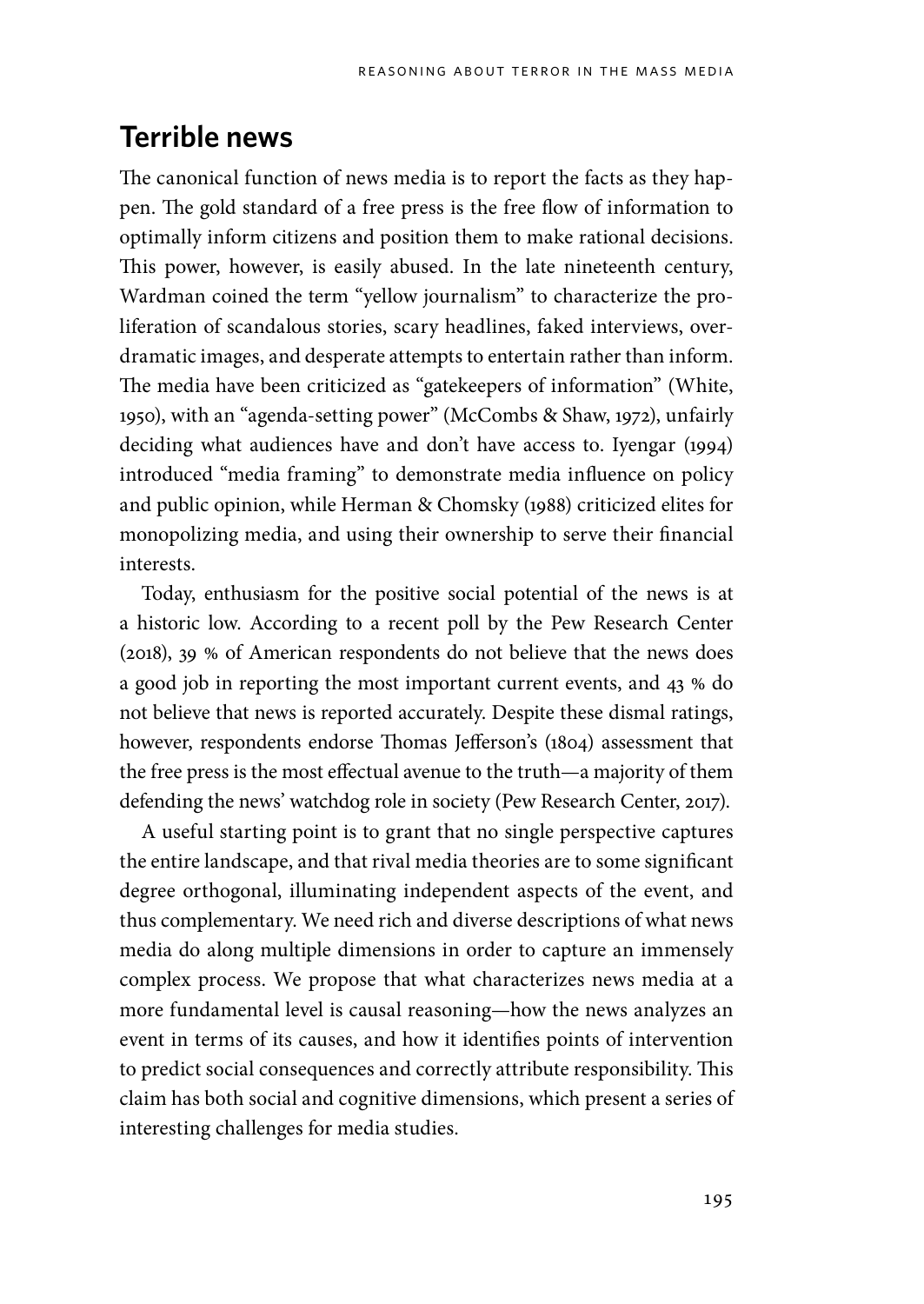#### **Why causal reasoning matters**

Causal reasoning is a cognitive skill that develops at a young age, and later plays a part in planning, overall mental health, and perceptions of rewards and punishment (Platt and Hayden, 2011). By age 5, children begin to elaborate multiple causes and possible positive and negative consequences of an event (Grist and Field, 2011). A failure in causal reasoning, a seemingly simple cognitive task, can lead to major issues such as worry habits or mental disorder. Inference Based Treatment (IBT) is one way to mitigate this. Aardema and O'Connor (2012) first designed IBT to treat Obsessive Compulsive Disorder (OCD) patients. IBT exercises helped patients tame their imaginations, make reasonable cause-and-effect connections, and balance the differences between facts, possibilities, and probabilities. Subjects who participated in IBT exercises experienced significant reductions in negative mood states, inferential confusion, and obsession. (Aardema et al., 2012).

David Hume ([1738] 1896) was among the first to assert and argue philosophically that observation and experience are necessary to causality—a contrast to the superstitious views of causation that were so prevalent at the time. But when Judea Pearl (1996) applied Hume's principles to computer science, he found a mathematical "nightmare!". Pearl found that events do not follow linear or transitive properties of logic, as Hume had implied. Instead, causation is largely communicative; it relies on vocabulary, common sense, and intricate logic that do not easily fit into a programmer's equation. Hart and Honore (1985) ran into similar complexities when applying causation to the legal domain. Judges and lawyers consider not just the chain of events of a crime, but also political factors such as judicial precedent, public policy, and legal loopholes, and social factors such as cultural ethics and norms (for example, employers are liable for their workers' performances, and parents are liable for their children's actions). Courts require a systematic exploration of alternative and counterfactual scenarios: what were the circumstances of this case, who else is involved, what choices did the defendant make, what choices did the plaintiff face? The answers to these questions lead to very different extremes—from a two-year sentence to life in jail, from total acquittal to possible execution.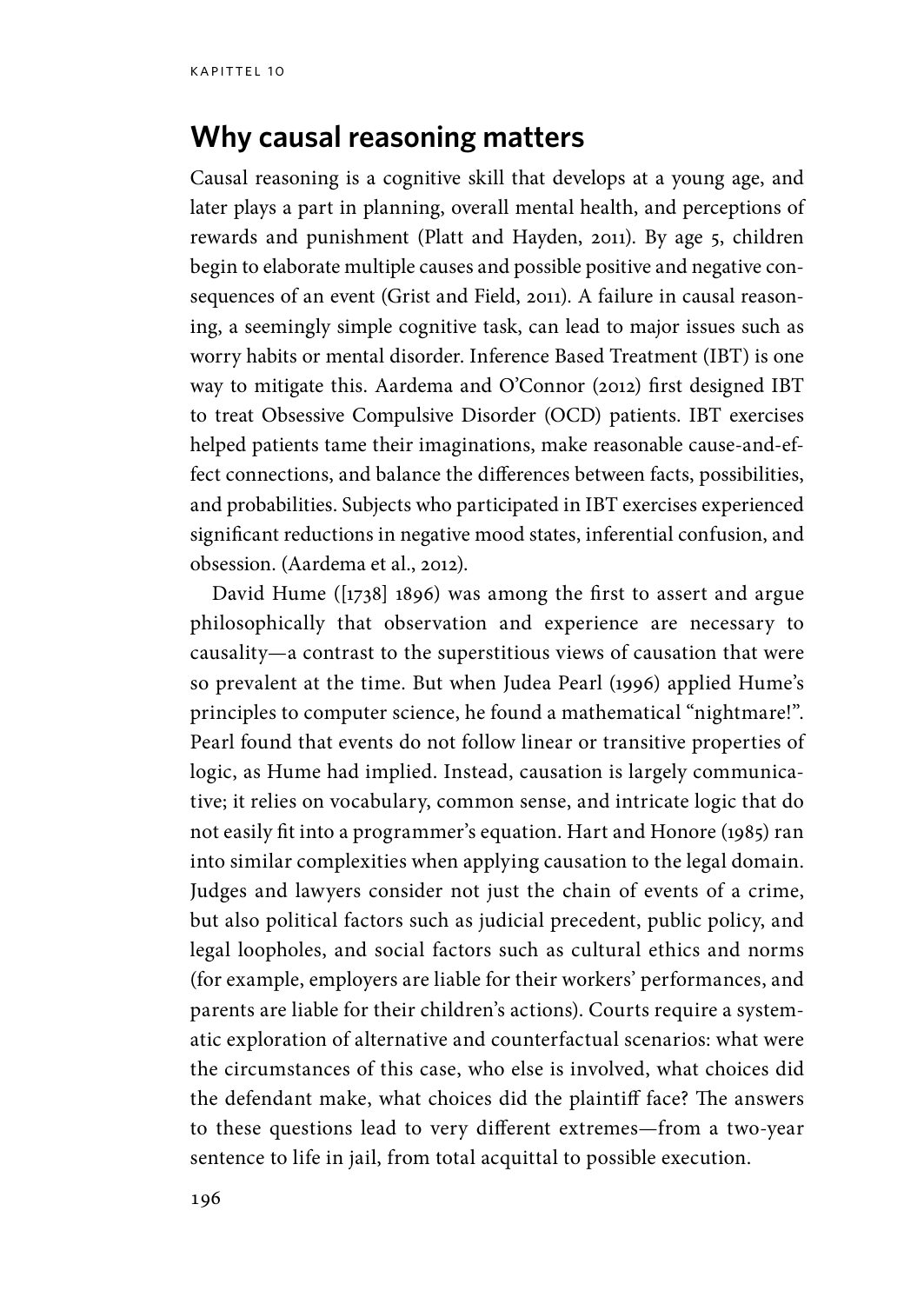Causal reasoning has been shown to play a key role in mental health, scientific experimentation, and legal action. However, causality has not been examined on a mass communicative scale, or applied to an institution where all the elements of cause-and-effect come into play: television news. Television is a type of display space that commands our attention and also reflects the human mind. Broadcast networks have the resources and manpower to gather facts immediately after a story breaks. They then package these messages into multi-modal, mass communicative news stories that—complete with sound, visuals, footage, commentary and nationwide reach—move the masses and spur them to action. Important social, political or economic issues may be suppressed if media never brings them to public consciousness. We call special attention to media because it not only reports the facts, but also arranges them into a chain of cause and consequence. From the social perspective, causal reasoning allows the news to fulfill its foundational functions: to help citizens understand the world around them so they can make informed decisions in their personal, political, economic, and social lives.

# **A five-stage model**

In looking at coverage of July 22, the task of developing an accurate understanding of the causes and consequences of an event turned out to be quite complex. The media often pride themselves on providing "eyewitness news" and reporting "just the facts", but they actually include so much more. Sure, facts tell us *what happened*, but we need to know much more to achieve social learning: *why did it happen*, *why didn't it happen, how could it have been different,* and *what can we do so it does (or does not) happen again?* We present a five-stage model illustrating how cause-and-effect connections in the news ultimately help to achieve social learning.

#### Stage 1: Evidence

The first mention of the Oslo attacks in the NewsScape database is a breaking news story on CNN's Newshour at 07:04 PDT, 16:04 CET in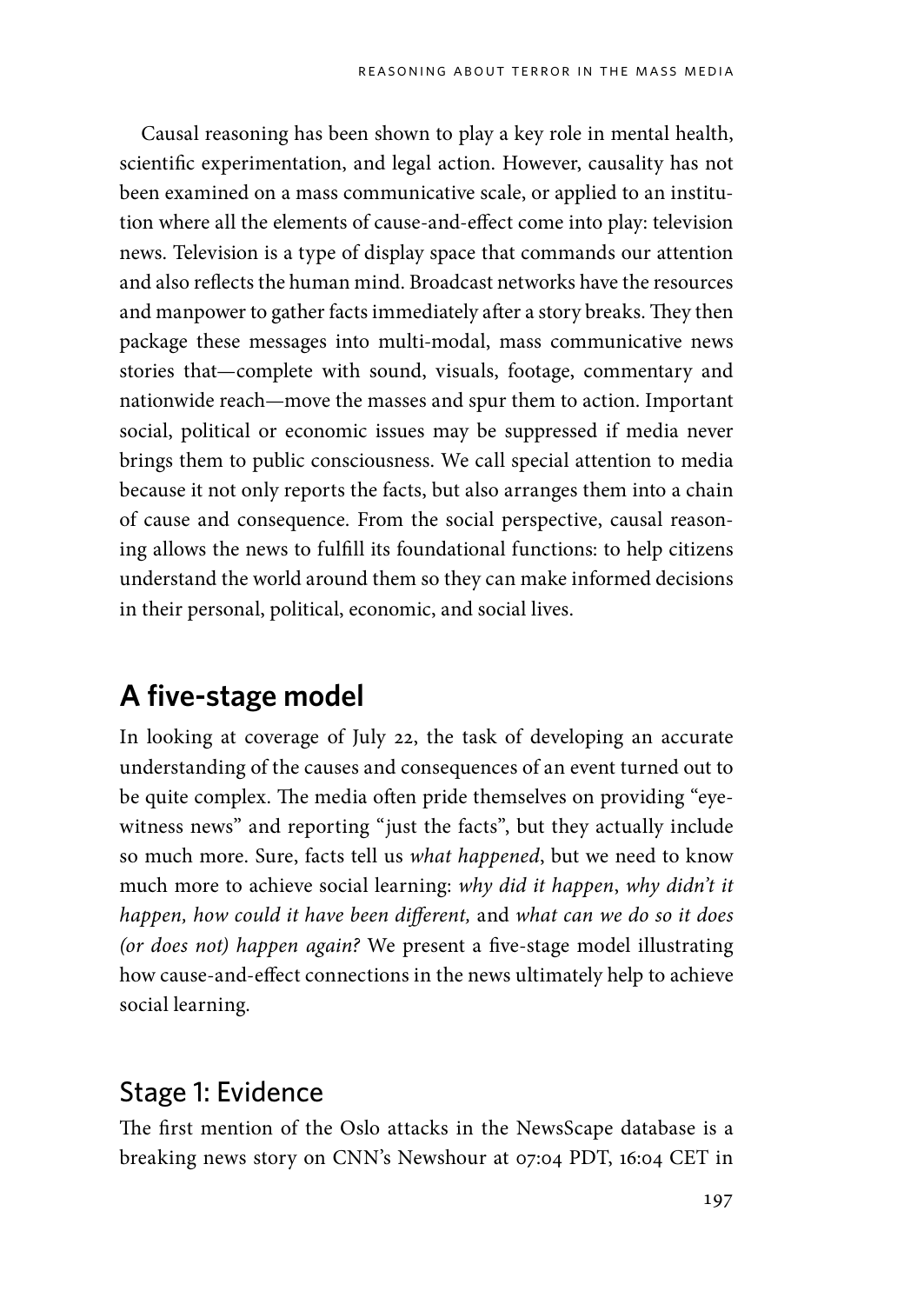Oslo. News anchor Don Lemon speaks to a CNN reporter in London, who repeats an NTB report: there has been one or two major explosions in a government building in Oslo that houses the Prime Minister; he is safe, but eyewitnesses report there are people bleeding on the streets. As they speak, the screen displays a picture of the blasted building, shattered windows and smoke. They speculate possible causes of the explosion – perhaps an accidental gas leak or a calculated terrorist attack – but emphasize they are working hard to confirm the facts. Lemon comments that Oslo is "a relatively safe place" and that an attack like this is unusual. At 07:40 PDT he telephones an eyewitness, and grills him about the details of his experience and the emotions he and the people around him are feeling. Five minutes later they bring in NRK reporter Linda Reinholdtsen, who reports that the bomb appears to have exploded on the Prime Minister's helicopter landing pad on the fourth floor. Some of this information is correct, some is not. In the initial hours after the attack, the journalists are scrambling to establish the "what happened".

What facts do the news present, and consequently what factually follows? The news gathers evidence at greater volumes and faster speeds than any other medium. The twenty-first century has seen a surge in the capacity to collect and transmit information. Smart phones and social media channels such as Twitter allow for the rapid distribution of pictures, videos and comments, shared with millions of viewers just minutes after being captured across the world.

By recording and narrating what is happening, the media provide the raw material for understanding and learning about significant events. Was it one explosion or two? Is the Prime Minister dead or alive? Answers to these questions don't just hand themselves off; they require witnesses, visuals, and the pursuit of eyewitnesses and subject experts. Information is first gathered, then written carefully by journalists, manipulated by editors and graphic designers, and arranged into a digestible and sensationalized story for the public. Most facts are not actually newsworthy, and the facts that are newsworthy are carefully selected, then nicely packaged with lengthy montages, emotional images, and dramatic expressions.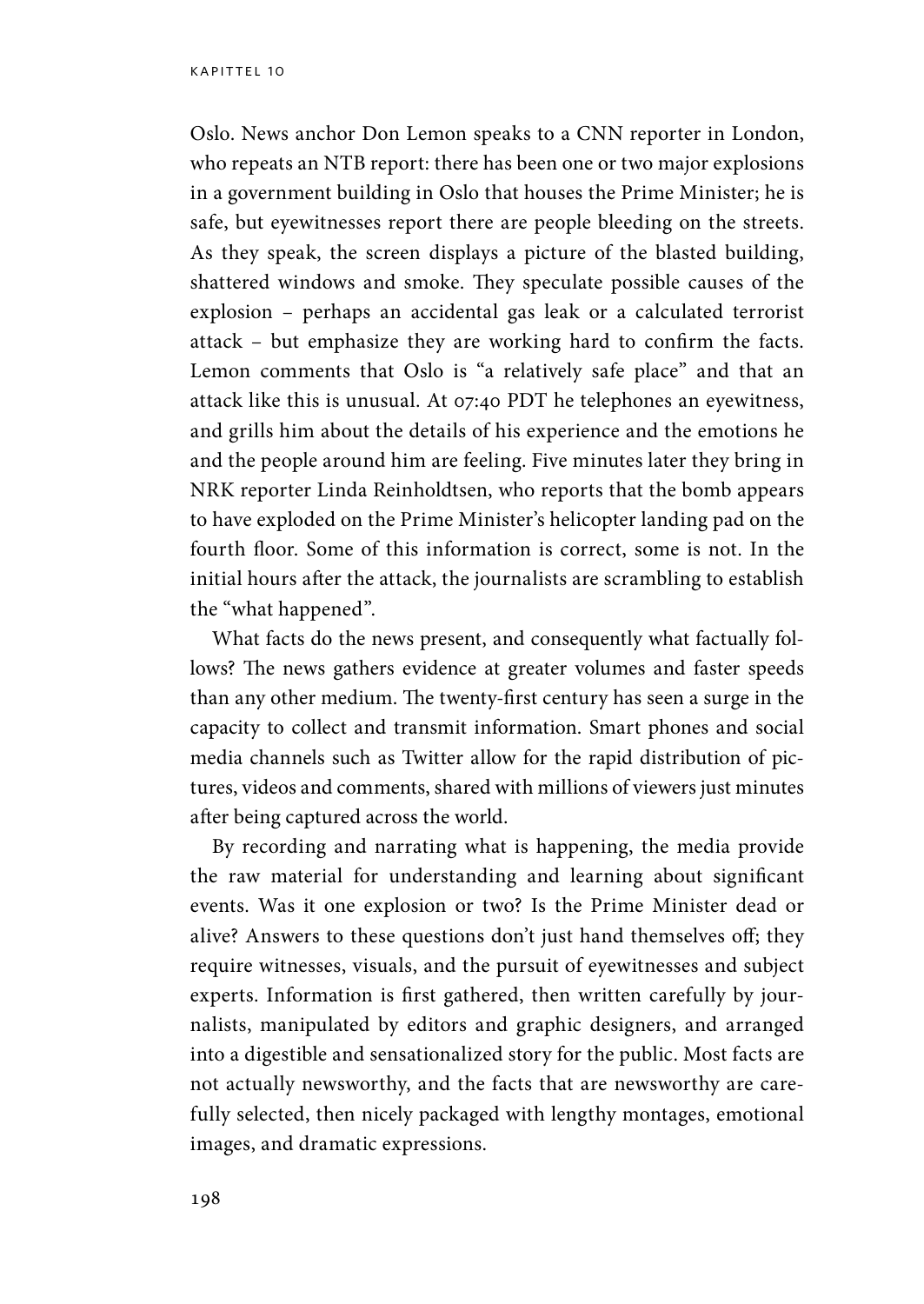Take for example something as simple as the precise location of an event, recreated on CNN by a slow zoom of the globe to Norway, to Oslo, and finally to the 3D images of the government district. These visuals create the conceptual frame within which a narrative could be situated. Technologies like Google Maps bring the situation into perspective, and help viewers picture the entire scene, down to the very street and building. MSNBC enhanced *facts* like "1 Bomb At Least 7 Dead" and "Lone Gunman Opened Fire" with darker shades, large font, dramatic lighting, gloomy vignettes, and moving images in the background (figure 10.1 and 10.2). Their Los Angeles affiliate KNBC used similar editorial tactics, showing a vigil in Oslo with another bold headline: "93 Dead" (though the final death total from the Oslo and Utøya attacks was 77; figure 10.3).

"Facts" in the news are actually *selected* and *sensationalized* with non-factual features—graphics, music, audio clips and emphatic headlines. The manipulation brings about a "telelusion effect", in which viewers at home see themselves in the scene. This in turn creates "emotion potential", a tension that spurs audience action or, at the very least, heightens interest in the story and empathy for those involved. News



Figure 10.1: Bystanders and medical professionals help the wounded after a bomb explodes in Oslo. (NBC *Headlines Nightly News*, 2011-07-22,1830 US. This image is not covered by the terms of the book's CC license and cannot be reused without rightsholder permission.)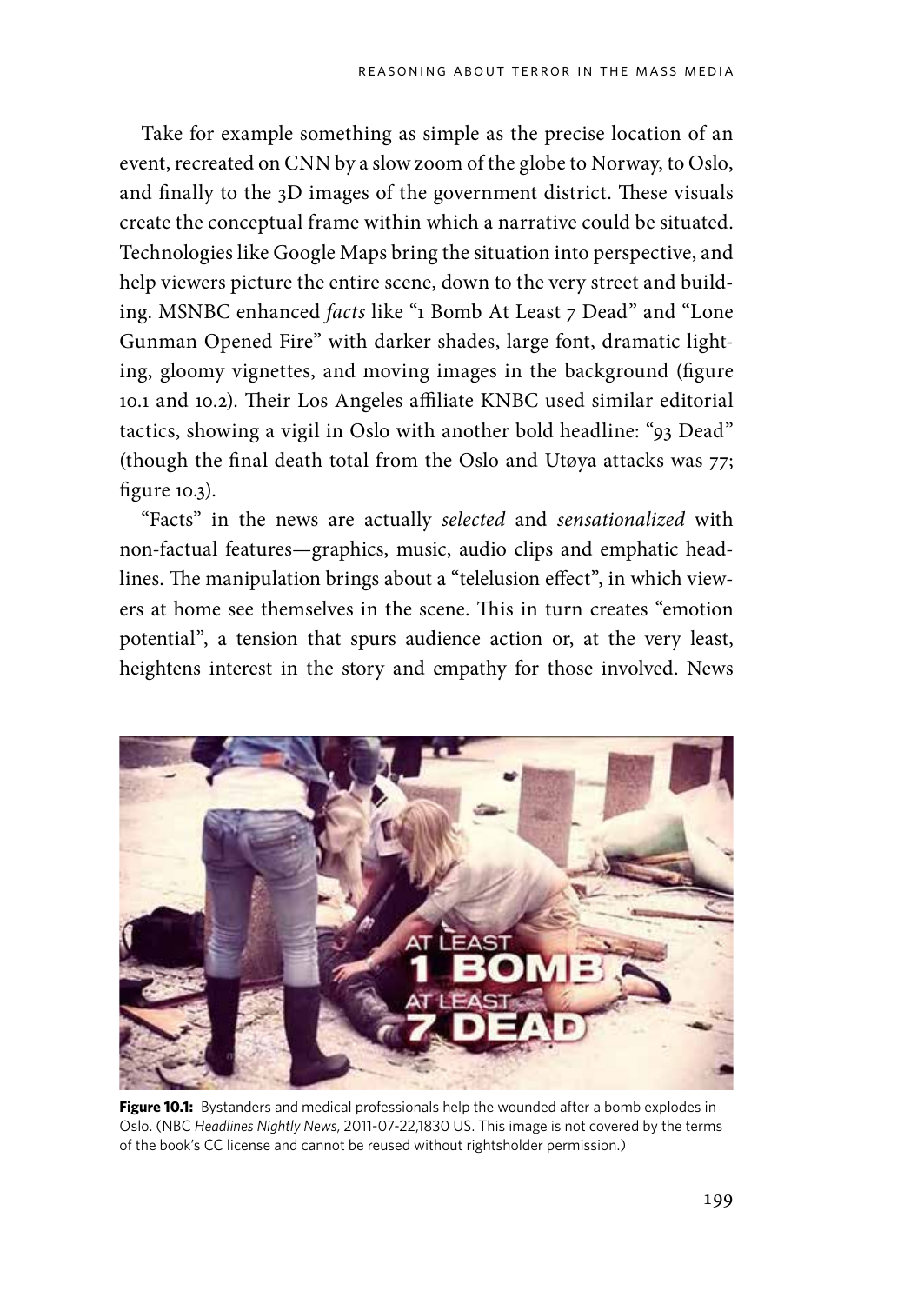

**Figure 10.2:** The island of Utøya, where a gunman opened fire during the Norwegian Labour Party's AUF youth camp. (NBC *Headlines Nightly News,* 2011-07-22,1830 US. This image is not covered by the terms of the book's CC license and cannot be reused without rightsholder permission.)



**Figure 10. 3:** Hundreds gather in Oslo to remember the victims of the 2011 Norway attacks. (KNBC *Nightly News Sunday*, 2011-07-24, 17:30 US. This image is not covered by the terms of the book's CC license and cannot be reused without rightsholder permission.)

media help audiences to construct a simulation of a causally connected series of events—this happened, this is happening.

However, the facts that emerge, even if performed accurately and in a timely manner, do no more than scratch the surface of the function of the media. We do not have the kind of knowledge we want until we are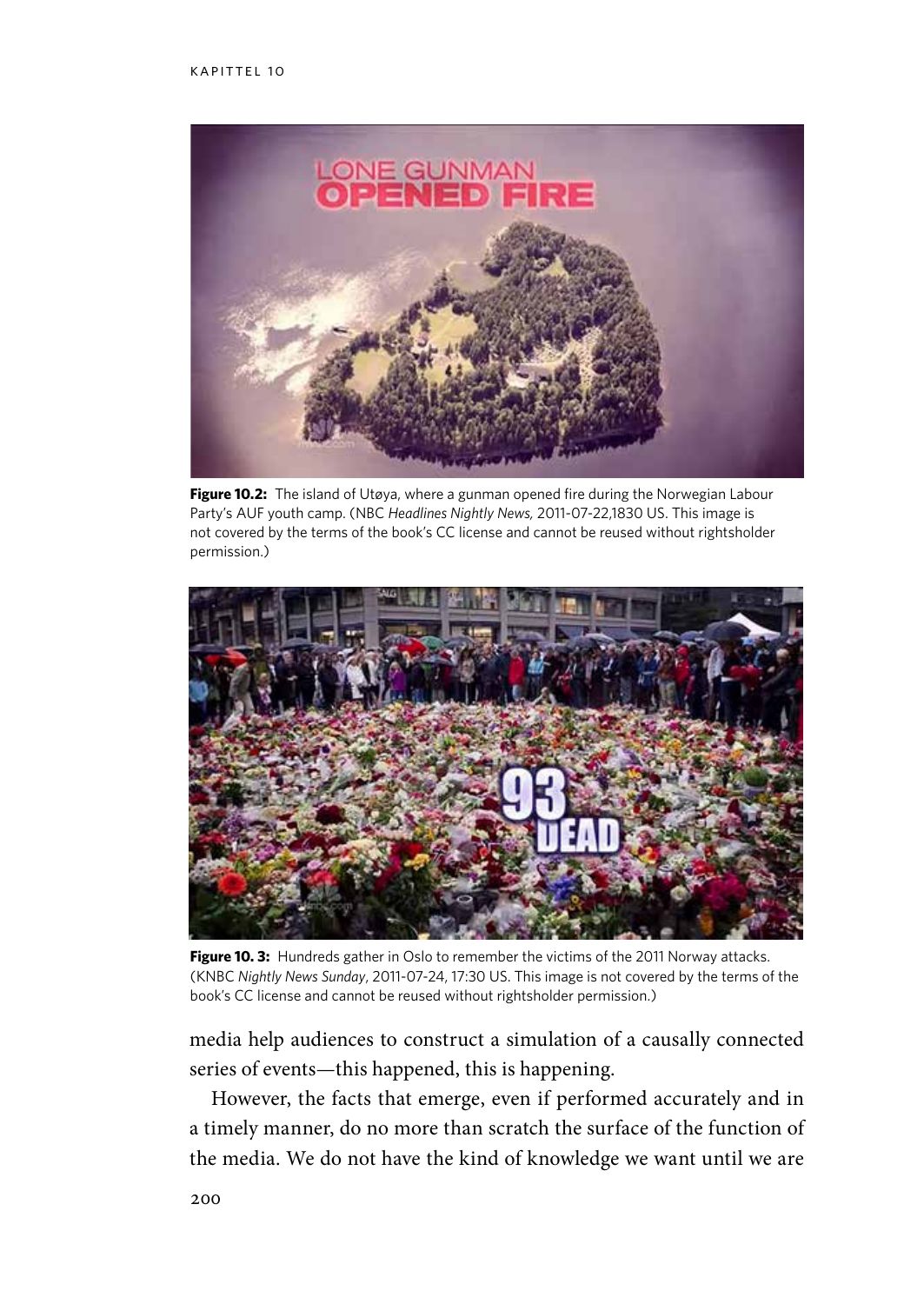able to reconstruct a far more detailed simulation of what happened, a simulation with multiple components and complex consequences. Even as Reinholdtsen works to nail down the facts of the explosion, she exclaims,

*We have no idea what happened, it's all kind of chaotic. We've never had an explosion like this in Norway since the Second World War. All we know is that there has been a very, very powerful explosion. We don't know if it's a bomb, if it's a gas explosion, what it could be. I'm working in the national broadcasting company right now, and we're all desperately trying to figure out what's happened. I can tell you it's really, really scary. Everyone is really upset and nobody knows what's happened.*

The stark facts on their own are meaningless. The explosion, the shattered glass, the injured on the street serve only to alarm; paradoxically, they do not count as constituting knowledge of what happened. In response to the interviewer's question about whether anyone is claiming responsibility for the attack, Reinholdtsen transitions to the second stage of the causal reasoning model.

### Stage 2: Explanation

Once the details of the scene in Oslo were reported, the media's focus shifted to the material cause: was it a gas explosion or a bomb? A gas explosion wasn't likely, as Norway does not distribute gas to households or offices. Reinholdtsen grasps at straws – she struggles to fit the event into a frequency-based understanding of what types of events are likely to happen, from a Bayesian reasoning perspective: "We've never had an explosion like this in Norway since the Second World War." The emotion of upset is generated in part as a delta against this prior and cherished frame of expectations: we thought we were safe, we counted on being able to think we were safe. Instinctively, we realize that what has happened now changes the course of what may happen next, prima facie, without knowing where it came from. In declaring that the situation is "really, really scary," Reinholdtsen highlights the unstated fear that this is an intentional attack.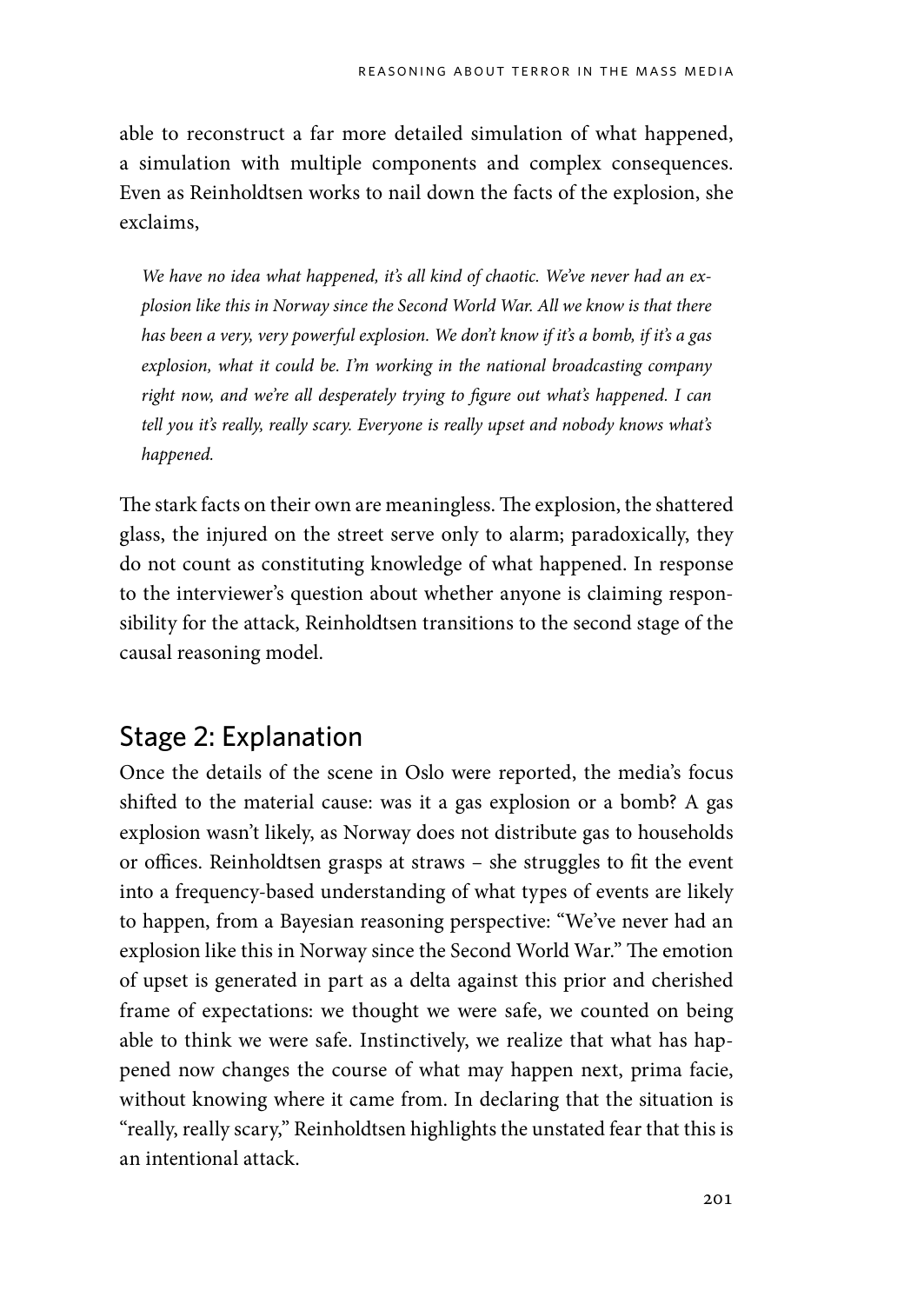The notion that this was indeed a bomb is later confirmed by the Norwegian police. At 17:00 CET, 08:00 PDT Fox News' "Happening Now" starts with breaking news of the attack and at least one fatality. At the bottom of the hour, correspondent Greg Burke, with an imposing backdrop of Jerusalem behind him, implies that the Oslo attack is an instance of Islamic terror. He asks, "So what could have happened? Nobody taking responsibility as of just yet, but you have to keep in mind that Norway is taking part in Libya, they're taking part in Afghanistan, they also – like their Scandinavian neighbor Denmark – did have an uproar over the cartoons." The conceptual network suddenly widens: the car bomb in Oslo is now proposed to be causally related to NATO's wars in Libya and Afghanistan, or the controversy around the cartoons of the prophet Muhammed. At 19:18 CET, 10:18 PDT, Fox News brings in John Bolton, former US Ambassador to the UN for an expert opinion. Bolton confidently asserts this is "a very un-Norwegian act, so the odds of it coming from someone other than a native Norwegian, I think, are extremely high." "It's a classic terrorist effort," Bolton concludes, "and it's going to have a dramatic impact on Norway." Wrong, wrong, right.

These first few hours of U.S. mass media coverage provided a reasonably accurate physical representation of what had happened, persistently wrapped in the wrong explanation. On KCBS Evening News Bob Orr reports, "Believe it or not Norway has been on Al-Qaeda's hit list for about eight years now," since leader Ayman al-Zawahiri threatened Norway for its participation in the war in Afghanistan. On CNN's Situation Room, contributor Brian Todd presents several connections between Norway and radical Islam. The leader of Ansar al Islam resides in Norway, but was recently charged with incitement to violence. Norway was also involved in the "*Jyllands-Posten* Muhammad cartoons controversy", when Danish newspapers published a controversial cartoon of Prophet Mohammed (figure 10.4). Striking images fill the screen during Todd's segment, showing Muslims burning the Danish flag in response to the *Jyllands-Posten* publication (figure 10.5).

By the time Anders Behring Breivik was arrested – a 32 year old Norwegian man, Islamophobe, self-styled Christian, Fundamentalist, and political extremist – major news networks had already aired video reels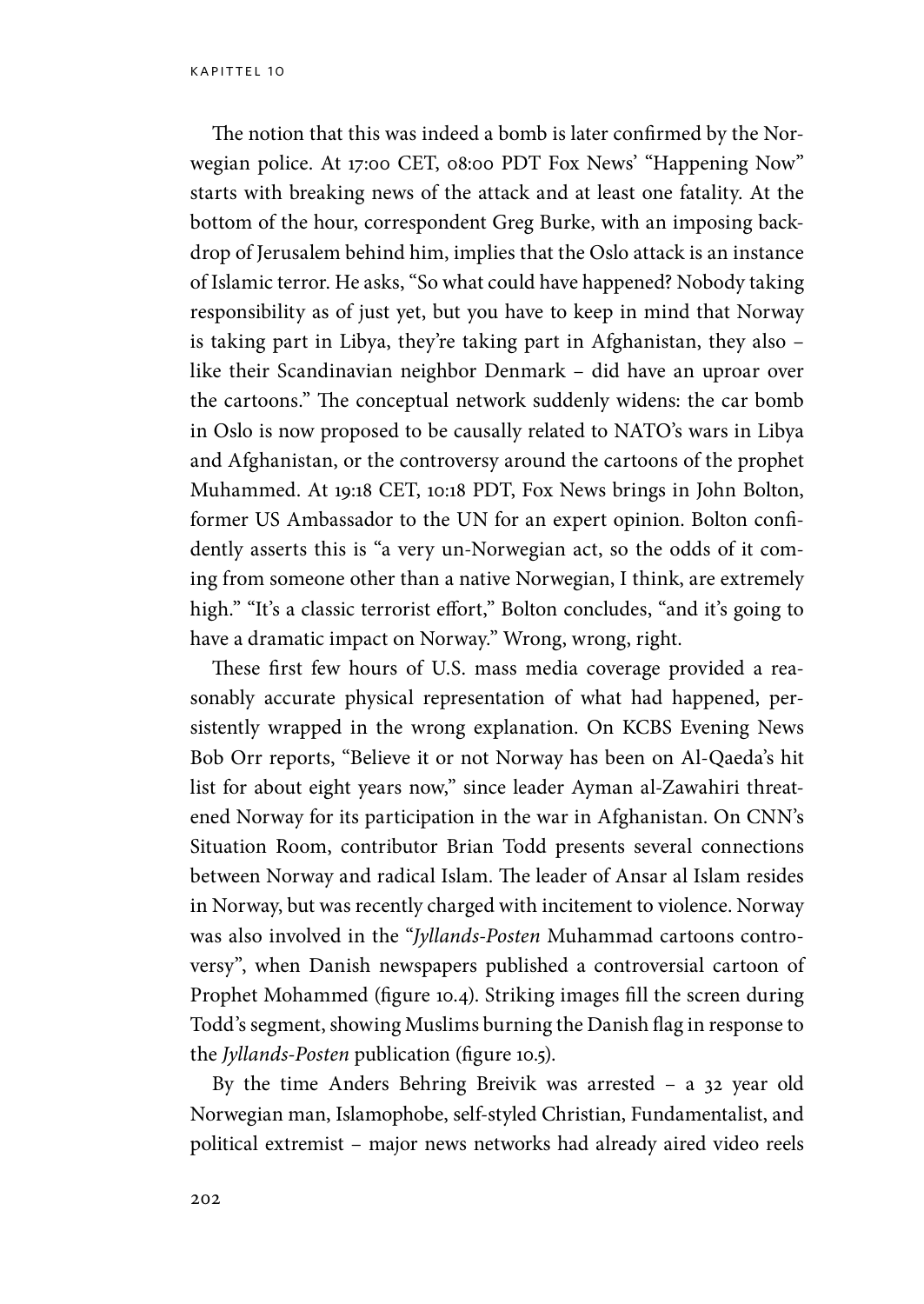

**Figure 10.4:** Danish newspaper Jyllands-Posten was criticized for publishing a series of controversial cartoons of Prophet Muhammed in 2005. (CNN, *Situation Room*, 2011-07-22, 21:00. This image is not covered by the terms of the book's CC license and cannot be reused without rightsholder permission.)



Figure 10. 5: The Muslim community protests in response to the Jyllands-Posten Muhammad cartoons controversy. (CNN, *Situation Room*, 2011-07-22, 21:00. This image is not covered by the terms of the book's CC license and cannot be reused without rightsholder permission.)

of radical Islamists in Europe, and images of al-Qaeda members possibly linked to the attack. Explanations in the news often involve the "terrible news paradigm" – the fact that terrible events often get terrible coverage. This is especially true for live coverage, which has little time for journalistic routines like credible sourcing or editorial scrutiny (Reynolds & Barnett,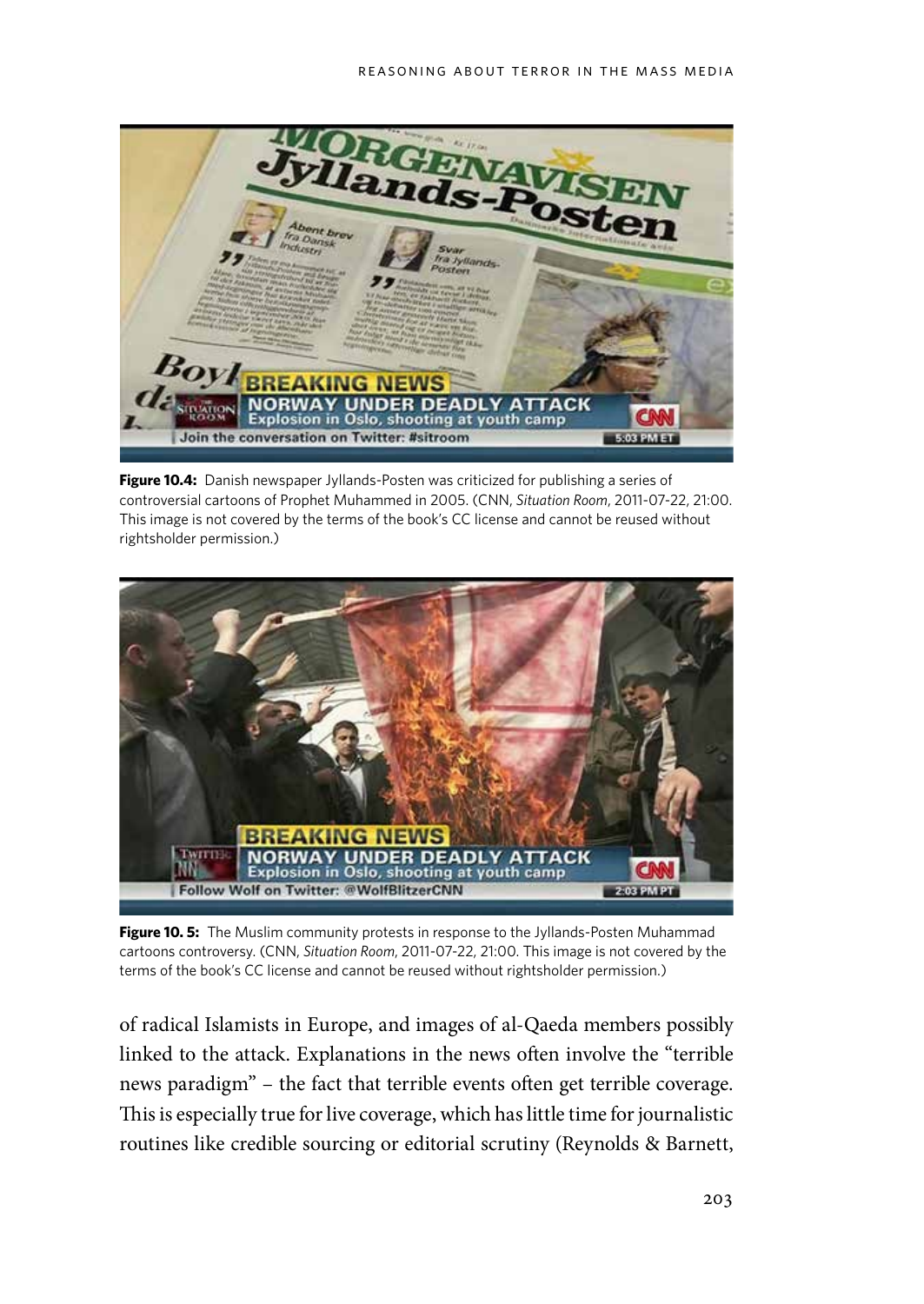2003). The news anchors who happen to be on duty at the time are left scrambling to determine the facts and assemble a coherent narrative, whether or not they have the expert knowledge to do so. Information is often reported, then retracted. One small detail can lead to an entire segment that has little or nothing to do with the event. From a causal reasoning standpoint, the news creates what Pearl calls the "adjustment problem" (1996): factors included in a causal analysis can alter or even reverse causeand-effect connections. Unlike Pearl's computer science work, causal reasoning in the real world cannot be controlled or manipulated. Journalists are not able to run experiments or test hypotheses before going live. They are forced to identify variables and controlled variables within the situation at hand, assess potentially different outcomes, and at the same time, consider their audience's ideologies and their network's agenda.

These first explanations typically fit an event into a well-established explanatory frame and a dense network of pre-existing assumptions. There is an immediate payoff with this: it confirms what we have already been thinking, creates a sense of excitement over the power of our own reasoning, strengthens existing commitments, and relieves us of having to think any further about the matter. Viewers may find this payoff attractive, and networks may find the practice of invoking a narrow suite of explanations an effective strategy to keep their viewers engaged and enthusiastic. There are internal limits to the amount of energy and attention an audience is going to be willing to allocate to a news story: if the narrative is too unfocused, the story too long-winded, or the conceptual networks invoked in the explanation too unfamiliar, audiences will stop watching. This latent communicative potential is not defined absolutely; strategies of communication may succeed in imparting new knowledge even in adverse circumstances, for instance by the skillful deployment of creative conceptual blends. However, it cannot be ignored: the act of creating the news must take into account the cognitive resources their audiences are ready to commit. It is unfair to criticize the media for simplifying: if the causal framework of an event can be effectively and accurately simplified, viewers will be legitimately grateful for journalism that calls a spade a spade. On the other hand, the cost of oversimplification is just as obvious: your account may end up paradoxically missing the mark.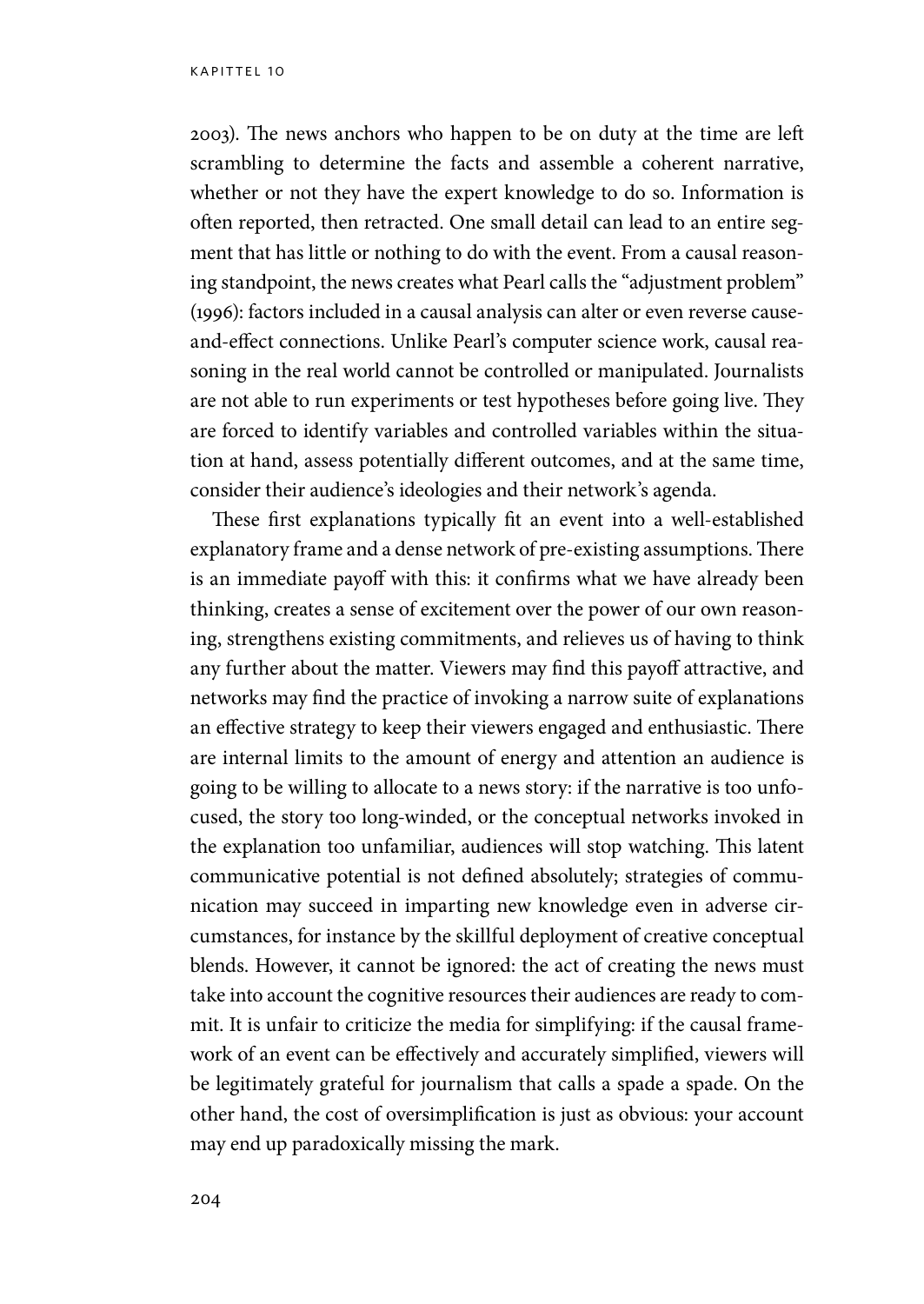We urge viewers to stay cautious about the assumptions and narratives the news creates. What explanations make the editorial cut? Whose voices are heard? Hilton's studies on conversation and causality argue that "good explanations" are truthful and relevant to the *why* question (1990). Hilton warns that explanations can be constrained by interpersonal goals and attributional biases, which we can now see reflected in mass communication as well. A news story doesn't end after reporting *what happened*, but goes on to find and answer more questions linked to causal reasoning: *what did not happen, what could we have done, what could have and should have been in an ideal situation and under a perfect institution*?



# Stage 3: Causal Surgery

**Figure 10.6:** Identifying causal forks in the 22 July attacks. (Ilustration made by the authors.)

The third stage is no longer a simulation or reconstruction of reality (stages I and II), but a reconstruction of an idealized counter factuality a process we call "causal surgery", and a term we borrow from Judea Pearl's work on causation in mathematics. Causal surgery is the act of reconstructing events down to a level of detail where you begin to see the possibility spaces available to the agents at the time, in the heat of action. This causal model is required in order to identify a counterfactual: what *could have* happened. This counterfactual is critical to learning: what we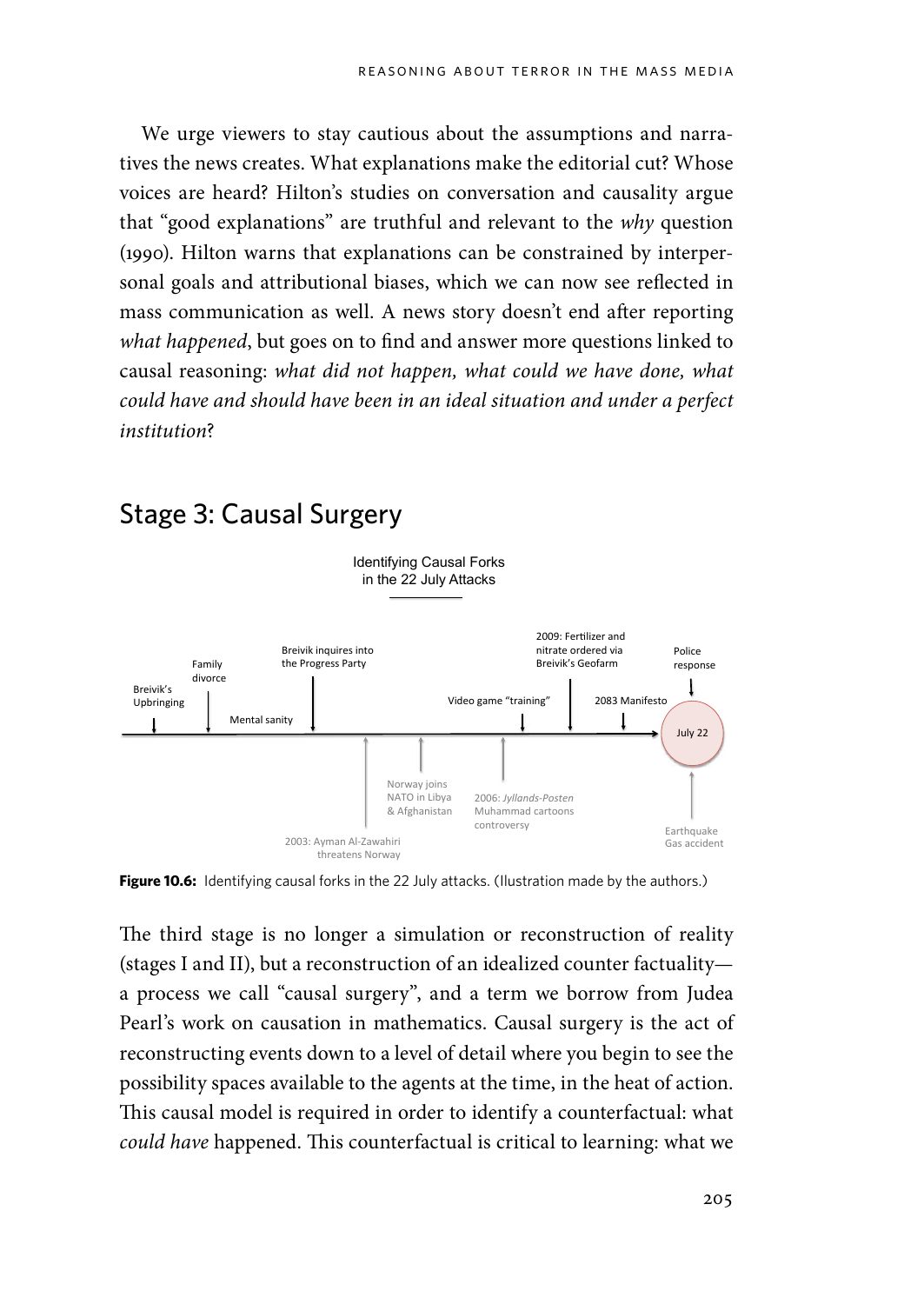are interested in learning about is not primarily the material facts, or even the material and mental processes that caused them. The true object of learning is to understand where it could have been possible to intervene, so as to change the course of events. This learning requires causal surgery.

The mass media may or may not be willing to devote the resources required to achieve this goal. To the extent the media are unwilling to engage in the hard work of reconstructing not only what happened, but also what could have happened, the ability of the public sphere to learn from the event is hampered. In the days following 22 July, the news media circulated several stories from several perspectives: stories about Breivik (his parents' divorce, his political radicalism, the steps he took to prepare for the attack), stories surrounding the victims (the grief of parents, the experience of students and survivors), and stories from Norwegian officials (interviews with Prime Minister Stoltenberg and police members). The news started to pay particular attention to the parents of the victims, who were enraged by the fact that the police had taken over 90 minutes to stop Breivik's shooting spree on Utøya. These narratives heightened the emotion potential of the issue and forced the public to look more critically at police failures on July 22.

Within these narratives, the news explore windows of possible intervention: points in time and space where a better outcome *could have been* achieved, had the right procedures been followed or the right decisions made. For example, Randall Larsen, Director at the Institute for Homeland Security, reported on KCBS, "someone who worked with him or knew him or in his family" could have easily prevented the attacks if they had only warned authorities about his peculiar behavior (KCBS Early Show). In this "counter-reconstruction", social learning is determined by an alternate reality, one where the desired outcome (an earlier arrest, fewer casualties) could have been realized. The causal surgery stage shows that there are several points of intervention: many things could and should have happened so that *x* would never have happened.

When done correctly, the examination of alternative realities is not simply a construction of counterfactuals, but an attempt at determining what was in fact possible at various points in the chain of past events. Ultimately, it is only by comparing different possible courses of events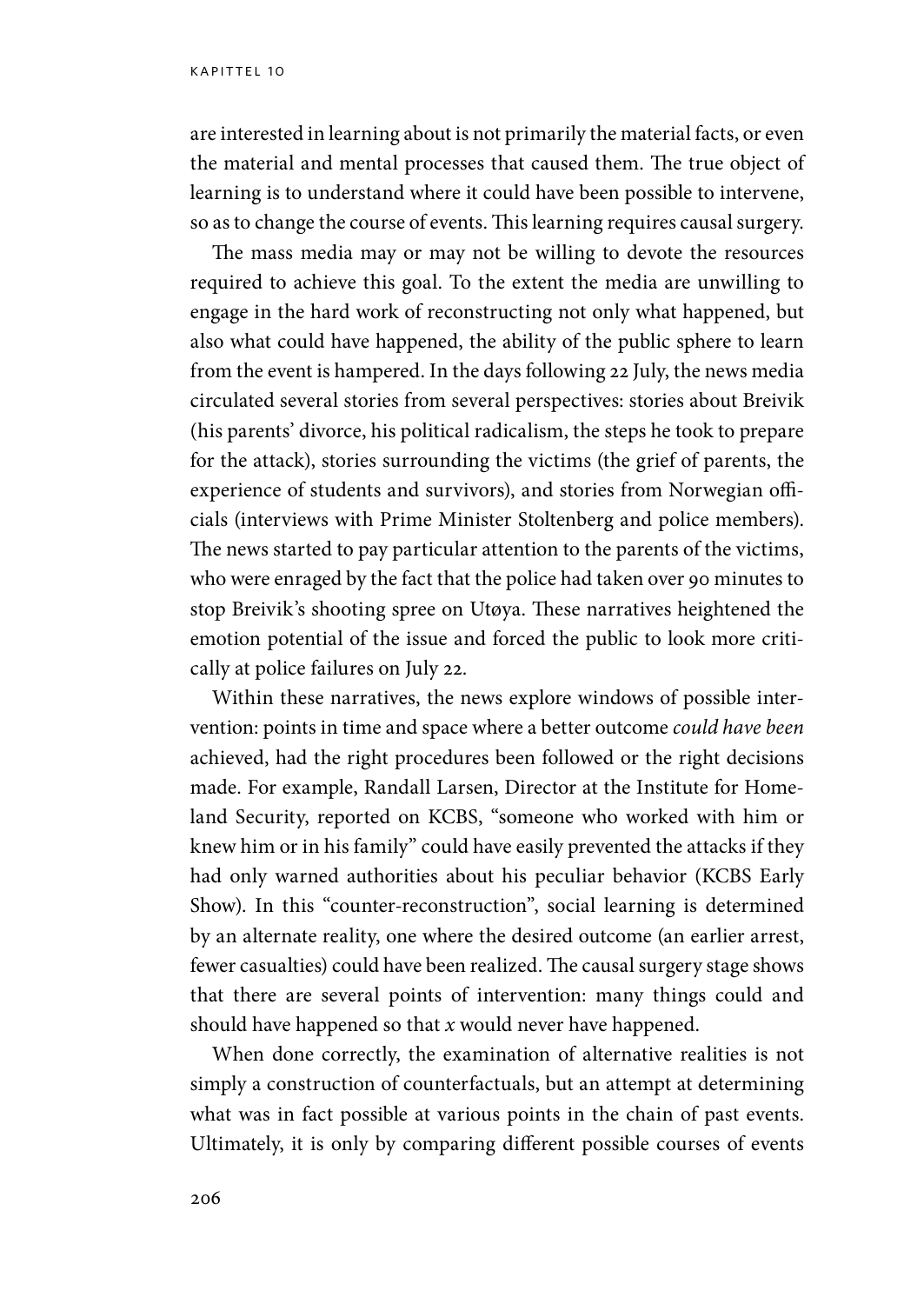that we can meaningfully identify causality: the cause is the action at the point where the world forks. In this way, causal surgery applies prospection (Seligman et al., 2013) to the past. Our inferences from past prospection are often uncertain: if Grubbegata (the street next to the bombed government building) had been secured, would Breivik have moved the attack elsewhere? Past prospection must deal with probabilities that cannot be tested; each historical event is unique. Nevertheless, it is an activity that the news are expected to engage in, and must engage in in order to learn from the event, determine where things could and should have been done differently, and by whom.

#### Stage 4: Responsibility

Our case study is an example of a highly publicized event that leads to major social shifts and government reform. The cries for justice—amplified by news reports and social media—led the Norwegian parliament to bypass the law and bring together a commission to examine the facts of July 22. The result was the Gjørv Report, an extensive investigation of Norway's leadership, security measures, police operations, and emergency preparedness that aimed to establish "social learning" and hold members of society accountable. Several officials resigned as a result, including Police Director Øystein Mæland (Sørlie et al., 2012). Even Prime Minister Jens Stoltenberg was urged to step down on the front page of VG, one of Norway's leading newspapers. Although Stoltenberg did not resign, the example illustrates the media's ability to assign recursive, or second order responsibility. Where the law might stop with Breivik, the media continues to hold even third parties accountable.

But how do we decide that something or someone could have positively changed the course of an event? We suggest three components to determining responsibility: what is possible in a situation, what is likely given the circumstances, and what is actually valuable (ideologically, economically, politically, dramatically); figure 10.7. Newsworthy stories that lead to realistic policies are found at the intersection of all three. From the get go, news teams approach a story already informed by a particular set of values, and a particular theory of what is possible. They mold this state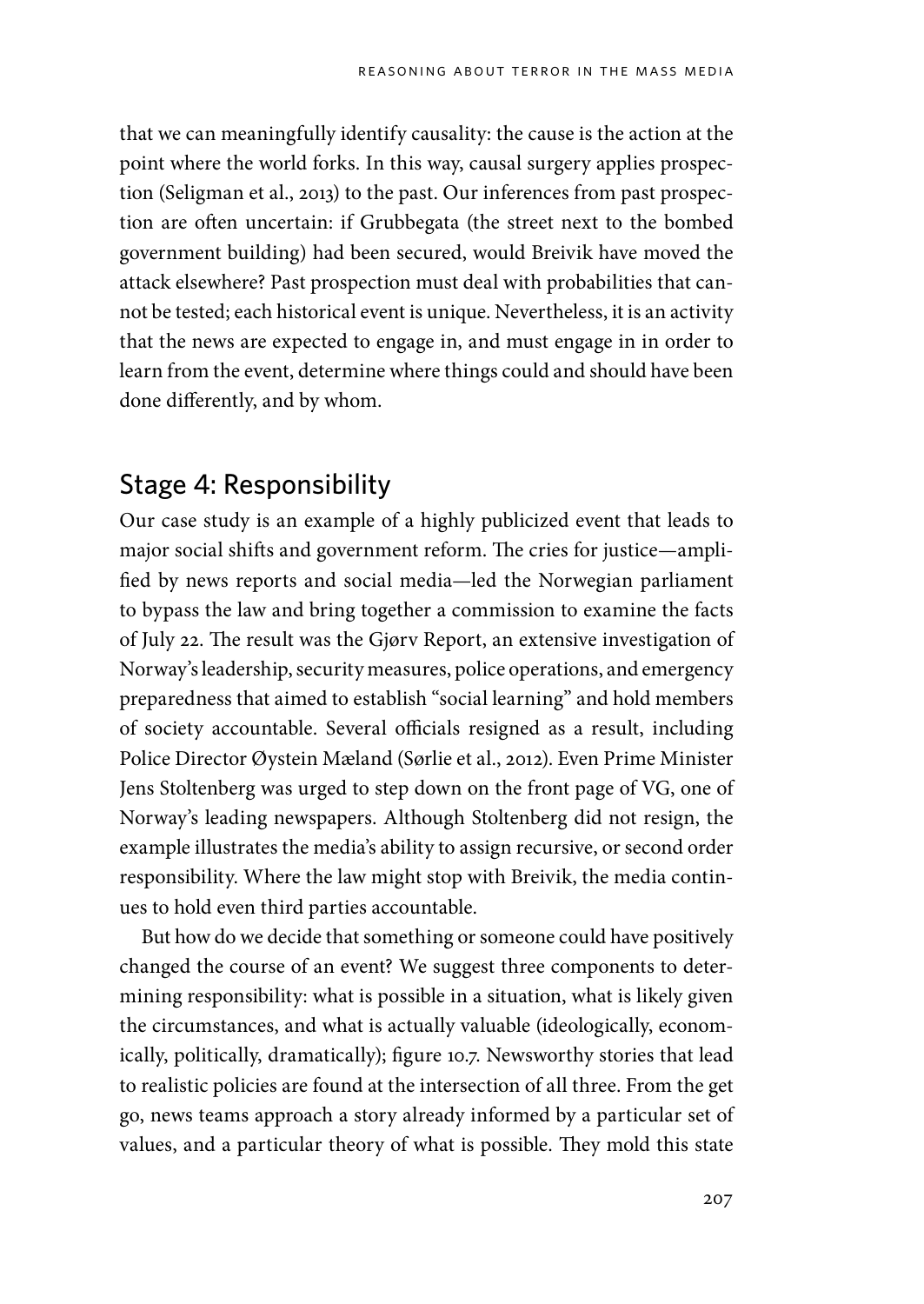

Figure 10.7: Three components to determine responsibility.

space according to their own perceptions; and report stories within the limits of these spaces.

We found two versions of the possibility-value topology when comparing American and Norwegian news coverage of the July 22 attacks. On one hand is an "inclusive" state, where the value space is quite large. "Inclusive" societies prioritize social membership and social responsibility, which in turn opens up the possibility for political policies and community efforts that support negotiation, and protection against inequality or bullying. On the other hand is an "exclusive" state, where the value space is much narrower. Here, individualism is valued most of all, which makes possible policies such as the protection of privacy, but makes impossible policies such as universal healthcare. Both Norwegian and American cultures have "inclusive" and "exclusive" theories about human nature; but by investigating their respective news channels, we found that each culture exhibits a more dominant topology.

We found an exclusive value space in U.S. news coverage, in which an individual's actions is scrutinized more closely than the social level. Take for example the highly controversial issue of gun ownership in the United States. After the shooting at Sandy Hook Elementary School in December 2012, gun laws in America gained more attention in the news. Soon after, President Obama and Vice President Biden proposed new legislation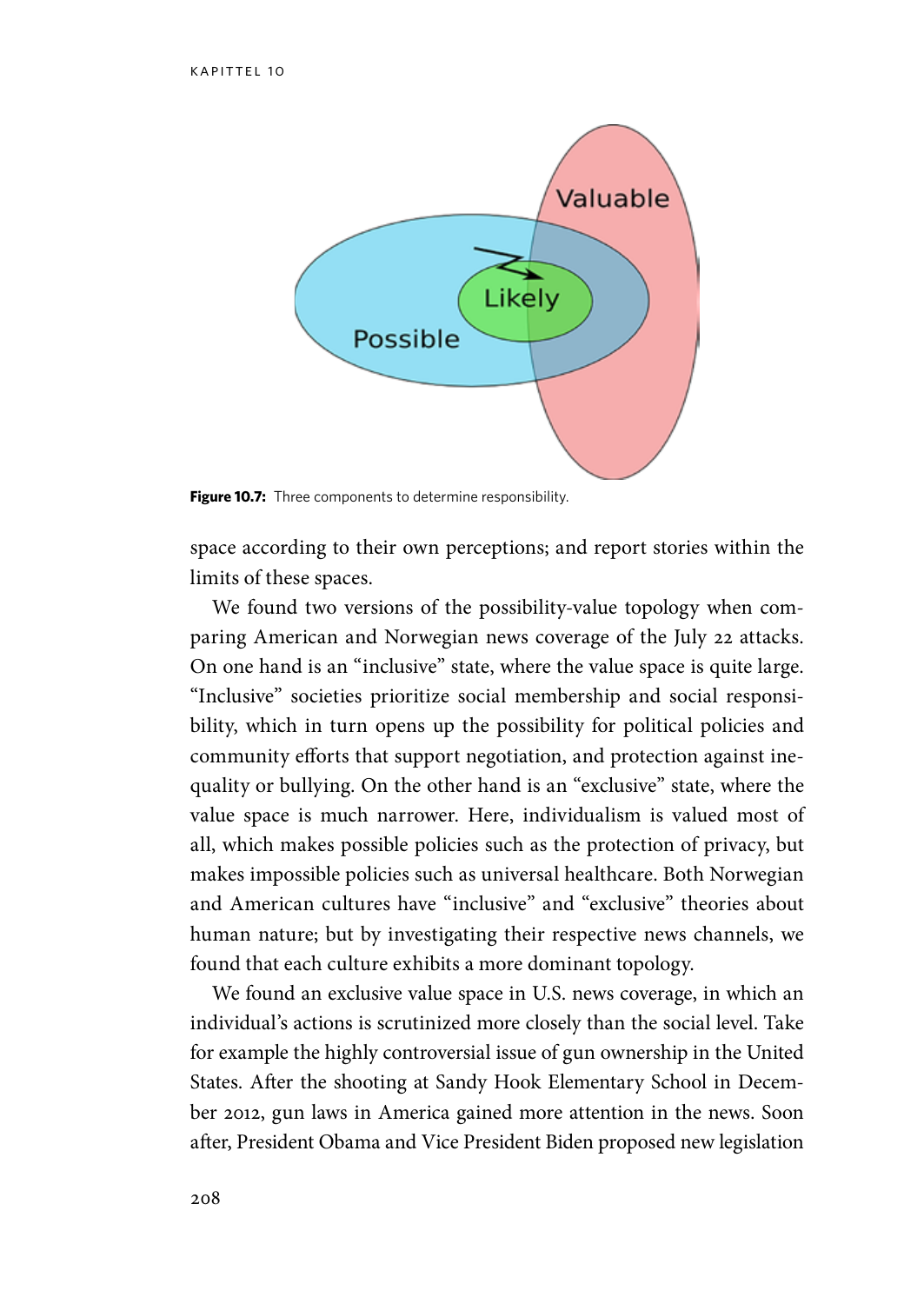requiring background checks and stronger gun regulations. Ultimately, however, their bipartisan proposals were shut down by the U.S. Senate, again reinforcing the truly American values of individual freedom, deregulation, and the right to bear arms. Now over five years later, these values are again being challenged after a string of recent terror attacks such as the 2017 concert shooting in Las Vegas, Nevada, and the 2018 school shooting in Parkland, Florida. Anti-gun protests and student marches have been organized nationwide. Corporations such as Walmart and Dick's Sporting Goods have bypassed state and federal law, raising the minimum age for gun buyers in their stores, and cutting ties with the National Rifle Association. In America's state space, taking guns off the streets is a stronger, more fruitful possibility than taking people off the streets.

In contrast, gun measures in Norway were never mentioned in Norwegian media after the July 22 attacks. In Norway's state space, guns do not make crime possible; society makes crime possible. The discussion focused instead on democracy and multiculturalism. First consider the role of the Norwegian police. During the Utøya shooting, victims reported seeing blue lights arriving on the opposite shore (17:52), and then having to wait for what seemed like an eternity (33 minutes) before help reached the island (18:25). In fact, the gunman had famously called the police to surrender (18:00), but continued killing in the absence of a decisive response. In the weeks following the attacks, the police were widely perceived as having fallen short of what was expected of them at Utøya. Still, criticism in domestic media remained muted. In interviews, civilians expressed bafflement over the slow response of both police and ambulances, while police responded that they did everything they could have done. Spare us speculations about whether choices made on that day would have saved lives, pleaded North Buskerud Police Chief Sissel Hammer.

The appeal is straightforward: the police did what they actually did, and nobody was suggesting malicious intent. The police appointed an internal commission, which duly concluded the police had followed their operational guidelines and acted with full professionalism; the idea that they "could have" done something different was dismissed. What could be the purpose of creating counterfactual scenarios at variance with what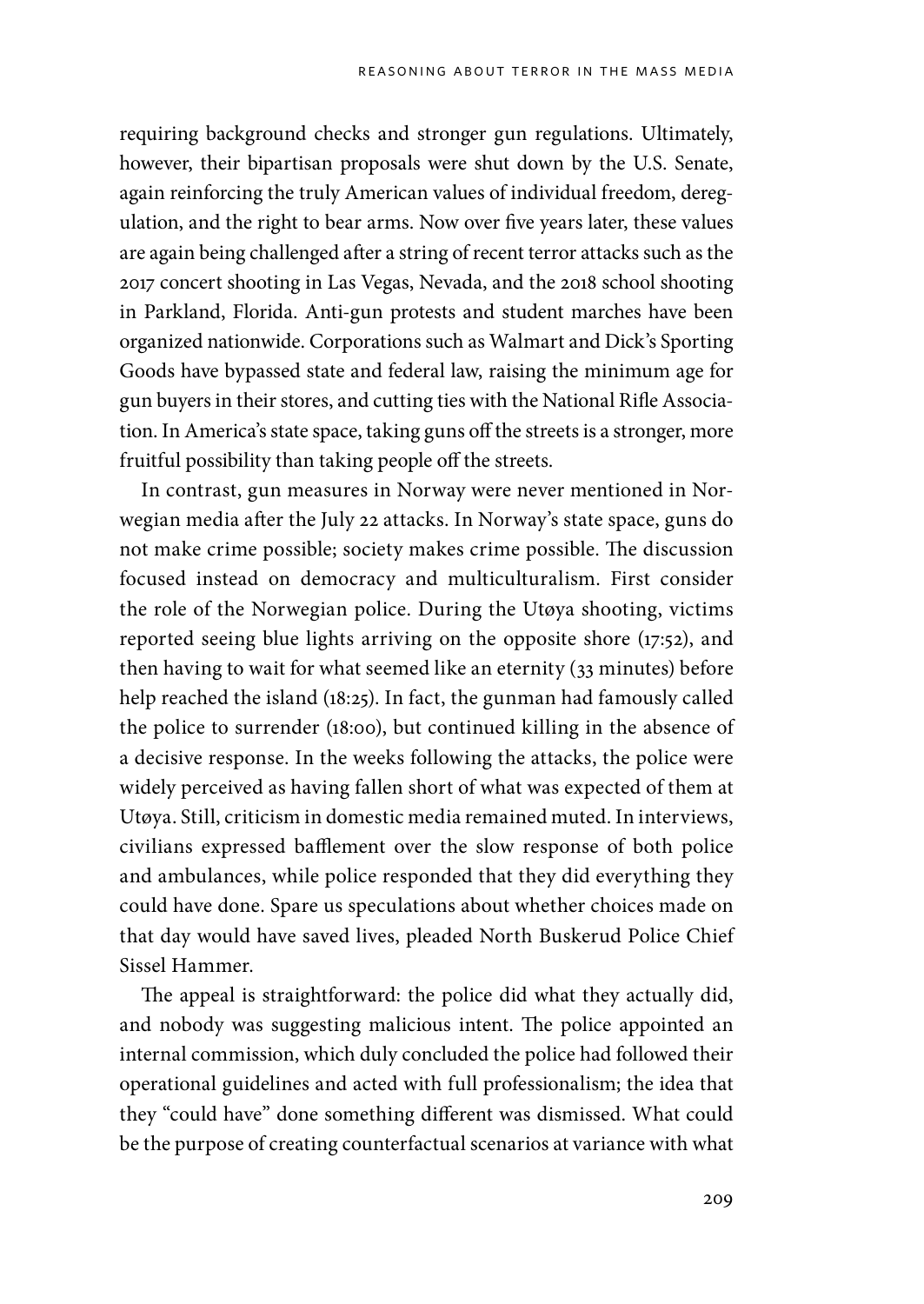actually happened? As it turns out, this is what you have to do to learn from your mistakes. The resource that you have to improve your performance is to examine exactly what was possible in the past.

These questions – what you could have done, but did not – are largely dictated by your state space. In an inclusive state space, values like social responsibility allow for a specific set of questions: what political and economic opportunities can we make available for our citizens, and how can our police better serve our communities? The exclusive state space allows for a contrasting set of questions grounded on individualism: how do we prevent a dangerous individual from purchasing firearms, what is unique about a terrorist's personal experiences or family background to lead him to such violence? By comparing Norwegian and American news media, we saw how cultural norms could actually influence perceptions of *what is possible.* 

Secondly, consider the role of the media. NECORE colleagues Tine Ustad Figenschou and Kjersti Thorbjørnsrud (2016) interviewed newspaper editors about the climate after the attacks. How did they decide what to cover, and why? Specifically, how did they deal with criticism of the police? The editors explained that they exercised great constraint in publicizing any criticism, in part to avoid painful accusations, and in part out of deference to the Gjørv Commission, which had superior access to the details of what really happened. On the 2nd of September 2011, Aslak Bonde writes in *Morgenbladet* that we need an accountability debate now and cannot afford to wait until next summer, but his pleas fell on deaf ears. Some weeks later, on the 28th of September 2011, one of the victim's parents is cited in *Aftenposten* complaining, "Nobody dares to say anything at all, nobody dares to criticize."

Foreign media showed much less restraint in their criticisms. On the 26th of July 2011, KNBC's correspondent Martin Fletcher presented "The Police Question" by reporting the details of "Friday's dismal performance." The next day, amateur footage of the police in a sinking rubber dinghy made triumphant rounds on YouTube. A distraught Anderson Cooper shook his head on CNN, expressing the concern that the Norwegian police responded inadequately at Utøya. The international perception was that the Norwegian police were glaringly and shockingly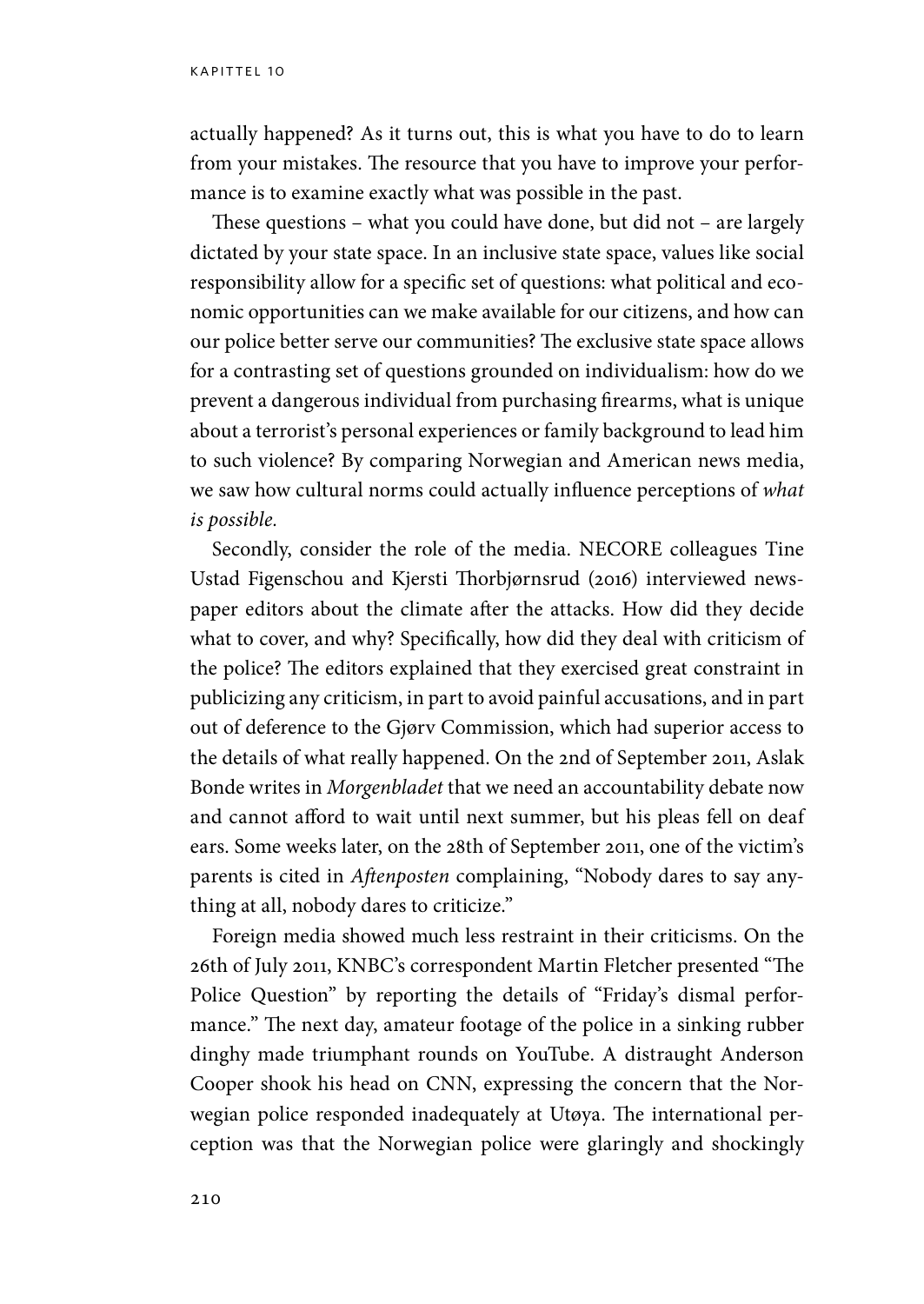unprepared, and their refusal to admit it nothing less than a public embarrassment.

Who got it right? Figenschou and Thorbjørnsrud note that the initial coverage of the attack was massive but very narrow in its admission of perspectives; as the amount of coverage abated, the width of perspectives was slowly allowed to increase. Are we well served by this type of time-dependent self-censorship by the media? Are we simply allowing wounds to heal, or are we passing up an opportunity for vital learning?

The U.S. is still in the process of learning from its domestic attacks. Debate has focused primarily on mental health, gun control, immigration, and police protection. In sharp contrast, Norway has ultimately prioritized democracy over defense. Learning has focused on multiculturalism, free speech, inclusiveness, and the idea that granting citizens *more* opportunities—to vote, to engage themselves, and to voice their opinions could be enough to prevent another terror attack. The difference between the two cultures proves that causal reasoning in the real world is not as certain or as logical as Hume would have liked us to believe. Causality is largely dictated by the society it serves, and therefore the possibility-value topology within that society. Our possibility spaces are constantly evolving to reconcile our personal values and social ideals, with what we believe to be possible and probable within the limits of our communities, governments and physical environments. These spaces vary by individual, by culture, by nation, and as we argue here, by medium.

#### Stage 5: Planning

After a proper reconstruction of events and attribution of responsibility, news media finally open the floor for policy debates, political discussions, and proposals to help move society forward. The attacks on 22 July brought several issues to the forefront, all of which were explored in the media: democracy, multiculturalism, Norway's justice system, international and homegrown terrorism. Martin Fletcher (KNBC Nightly News) spoke with Muslims in Oslo, reporting that the population was rapidly growing and relatively happy. Aleksandr Selivanov on Russia Today discussed the struggles of marginalized and lower-class Norwegians who,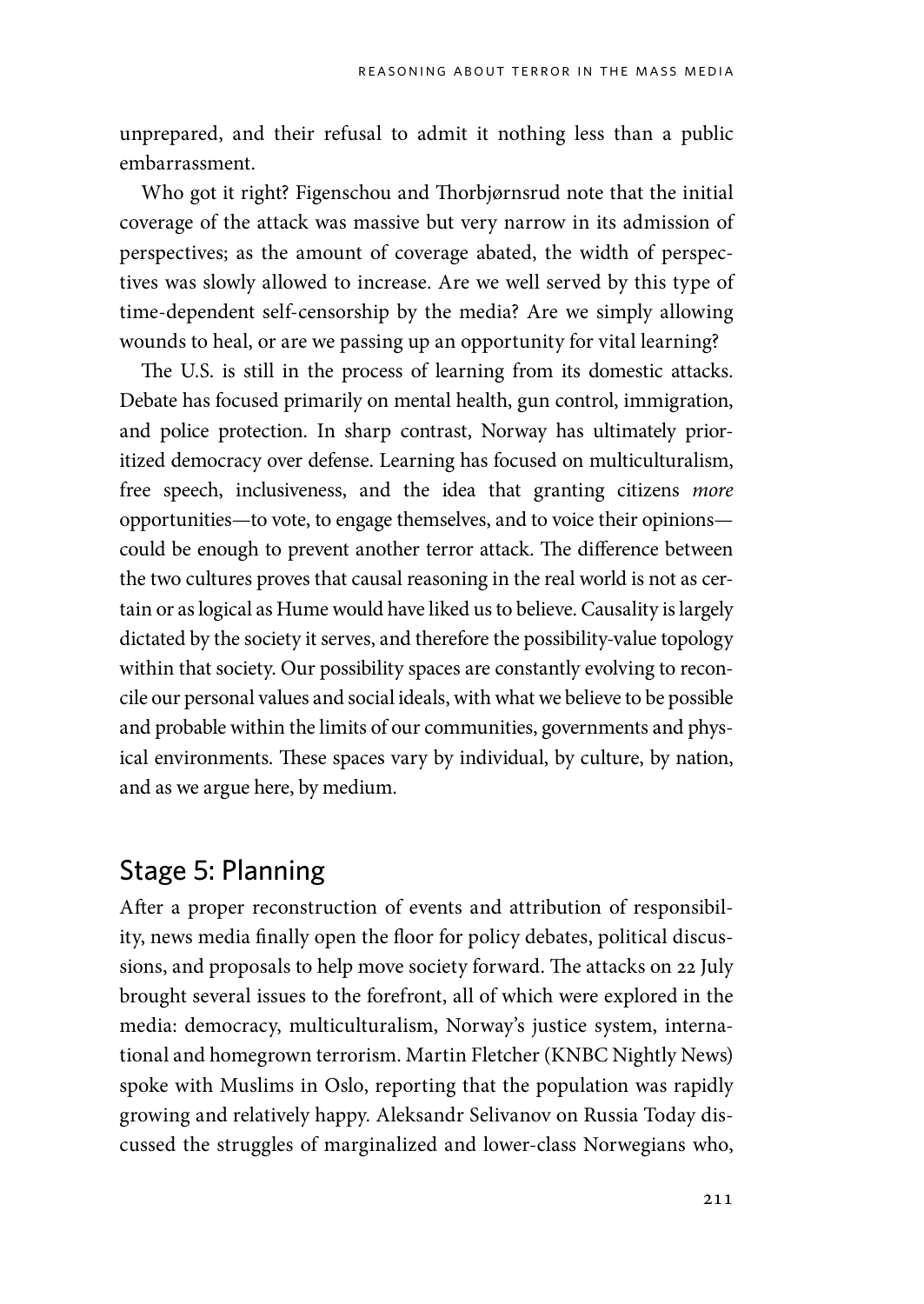much like Breivik, felt they did not have a voice in Norway's democracy. Randall Larsen, Director at the Institute for Homeland Security, stressed the importance of "a more informed and engaged citizenry" that should recognize Breivik-type individuals in society (KCBS The Early Show). CNN praised Norway for its resilience, and called for new crisis management plans, and measures to protect freedom.

Yet the clarity of 20–20 hindsight should not be confused with a realistic plan for anticipating "known unknowns and unknown unknowns". Actual learning from terrorism is extremely challenging, precisely because the terrorist identifies and strategically exploits gaps in the anticipation. Learning is not simply a matter of a society, a police force, or a criminal acknowledging his mistakes, though this is a vital first step. To learn, you actually have to delve into what is and what was possible in your own actions. It requires creativity and humility relative to current skills and established procedures. Learning is disruptive.

Consider the opportunities for social change on the cusp of a destabilizing event. Rahm Emanuel, Obama's one-time White House Chief of Staff, famously pronounced, "You never want a serious crisis to go to waste." A crisis awakens fear, and with it comes a willingness to consider radical social change—an argument elaborated by Naomi Klein's *The Shock Doctrine* (2007). A crisis, Rahm explained, "is an opportunity to do things you think you could not do before" (see https://www.youtube.com/watch? v=1yeA\_kHHLow). The 9/11 attacks in the U.S. are now understood to have been used as a pivot for instituting social change, from the Patriot Act and the Global War on Terror, to a massive expansion of electronic surveillance, to the Iraq war. Could something similar happen in Norway?

The 9/11 attacks were blamed on foreign perpetrators, and a credible argument was advanced that the U.S. faced a distributed international enemy. The 22nd of July attacks in Norway, in contrast, were attributed to a single, lone wolf. It is not beyond the bounds of possibility that the attacks could have been recast as a larger conspiracy; in fact, Behring Breivik himself attempted to present it as such. There were enough clues to argue for a broader right-wing rebellion, rooted in subcultures with international connections, and thus justifying sweeping reforms. Yet, even a lone wolf event could be argued to warrant vastly expanded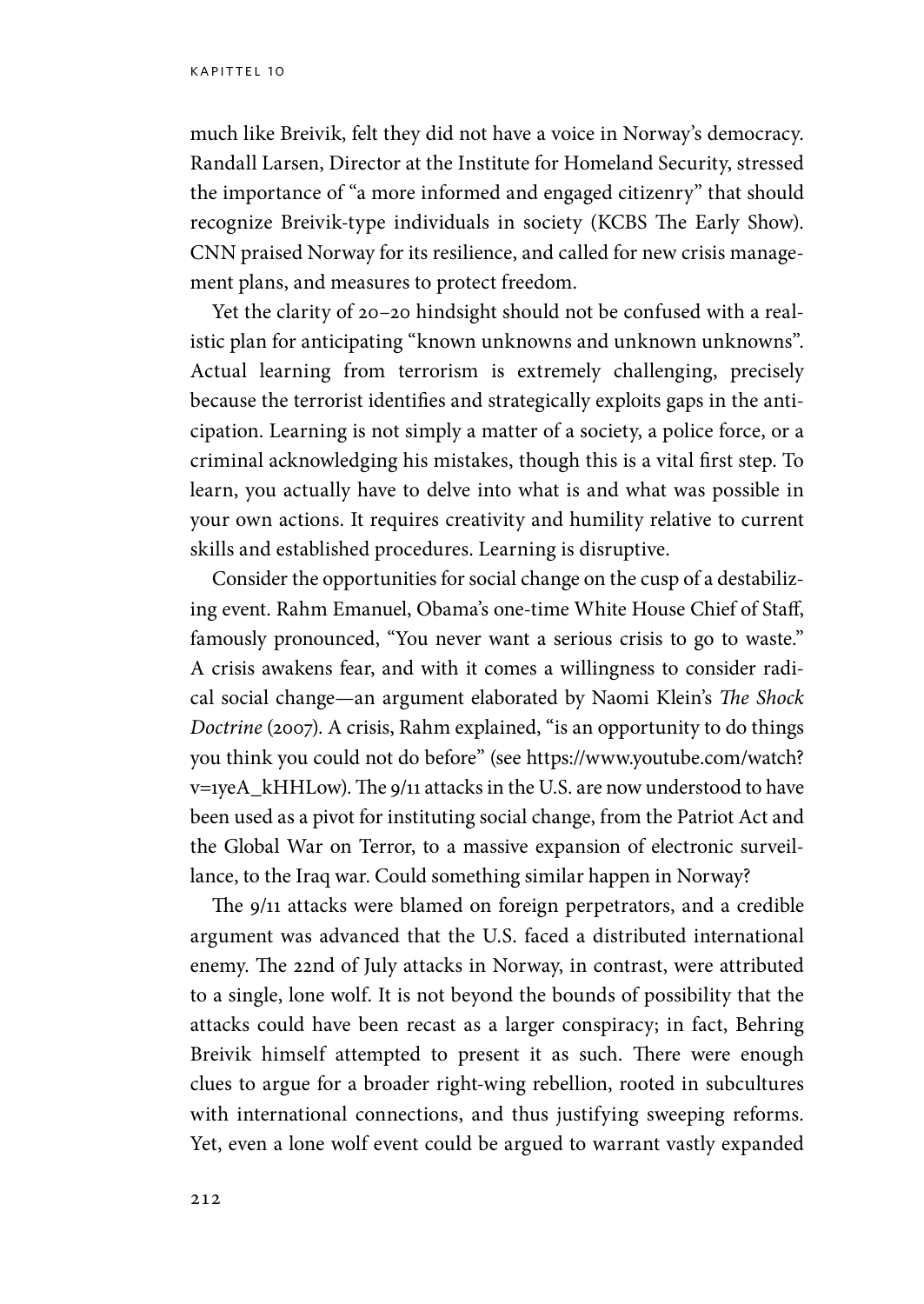surveillance as a defensive response. Indeed, the massive and spontaneous rose marches testify precisely to this possibility: a strong sentiment arose in people that this event should not be allowed to take Norway down the path of a police surveillance state. In the middle of the crisis, there was an acute awareness that previously unacceptable changes could now become implemented. Whereas the U.S. embraced sweeping changes to its surveillance laws, arguably to its own detriment, Norway rejected this potential change, ultimately calling for increased social consciousness rather than national security.

# **Conclusion**

To fulfill its function as "the fourth branch of government", and assume Jefferson's role as "the most effectual" of "all avenues to truth", the press must empower viewers to make decisions in their daily lives. So far, studies on media have centered on its elite interests and gatekeeping power. We argue that the news—before even setting a public agenda—must *reason* for us. We encourage viewers to start paying attention to how the news makes cause-and-effect connections (is the explanation of the facts proven, or is it a result of stereotypes or too early assumptions?), how it assigns responsibility (where is the debate centered, who gets a voice, who is given the most air time or the biggest platform?), and how it helps society learn from the past and plan for the future (what social shifts or policy changes result from a news story or discussion?).

Our ability to act effectively as a society depends on our ability to identify the moments where intervention is possible, given our limited means, and to formulate the kind of intervention that will lead to a desired long-term effect. The news presents a public manifestation of this task of reasoning. News media cannot simply report the fact, nor provide self-evident explanations; to do their work properly, they must—and routinely do—engage in complex acts of past prospection, reconstruct forks in the causal chain that identify possible actions that were never taken. Values are used to pare down the size and shape of the vast space of possible actions contemplated, giving the investigation direction. The news must necessarily generate hypotheses about the likelihood of such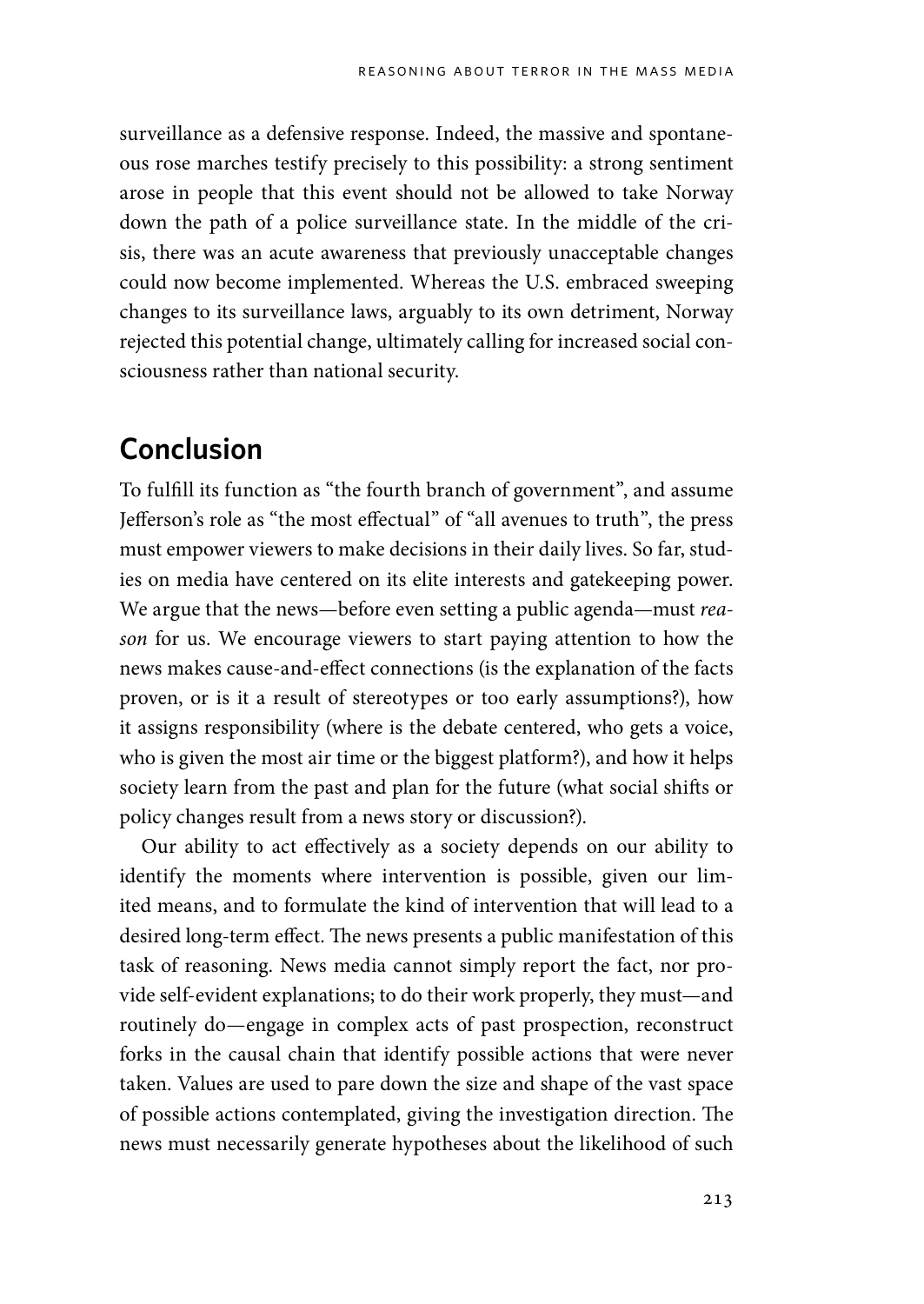hypothetical actions having certain desirable outcomes, and because history does not repeat itself, these hypotheses must remain irreducibly unverifiable. Far from merely reporting the news, the news media mine the past for possible actions, thereby generating lessons and prospective plans that create the future.

The 22nd of July continues to act as a complex source of learning for Norwegian society, along lines that in an international comparison are surprising. Instead of viewing the attacks primarily as a lesson in how to disarm people, or introduce novel forms of protection, the dominant response was to reaffirm Norwegian values of inclusiveness, and the prevention of violence through a sustained care for the individual. This response acknowledges that we lack certainty in our predictions; only time will tell if it is successful.

#### **References**

- Aardema, F. & O'Connor, K. (2012). Dissolving the tenacity of obsessional doubt: Implications for treatment outcome. *Journal of Behavior Therapy and Experimental Psychiatry* 43, p. 855–86.
- Bonde, A. (2011). Ansvarsdebatt nå. *Morgenbladet*, 2 September.
- Grist, R., Field, A. (2012). The mediating effect of cognitive development on children's worry elaboration. *Journal of Behavior Therapy and Experimental Psychiatry,* 43, p. 801–807.
- Hart, H.L.A. & Honore, T. (1959). *Causation in the Law.* Oxford: Clarendon Press.
- Herman, E. & Chomsky, N. (1988). *Manufacturing consent: the political economy of the mass media.* New York, NY: Random House, Inc.
- Hilton, D. (1990). Conversational Processes and Causal Explanation. *Psychological Bulletin,* 107(1), p. 65–81.
- Hume, D. ([1738] 1896). In L.A. Selby-Bigge (ed.), *Treatise of Human Nature.* Oxford: Clarendon Press.
- Iyengar, S. (1994). *Is Anyone Responsible? How Television Frames Political Issues*. Chicago, IL: The University of Chicago.
- Jefferson, T. (1804, June 28). *To Judge John Tyler Washington, June 28, 1804*. Retrieved from http://www.let.rug.nl/usa/presidents/thomas-jefferson/letters-of-thomasjefferson/jefl164.php
- Johansen, A. & Bjorge, S.J., (2011, September 28). Fikk beskjed om at død sønn var i live. Aftenposten. Retrieved from http://www.aftenposten.no/nyheter/iriks/Fikkbeskjed-om-at-dod-sonn-var-i-live-6668319.html